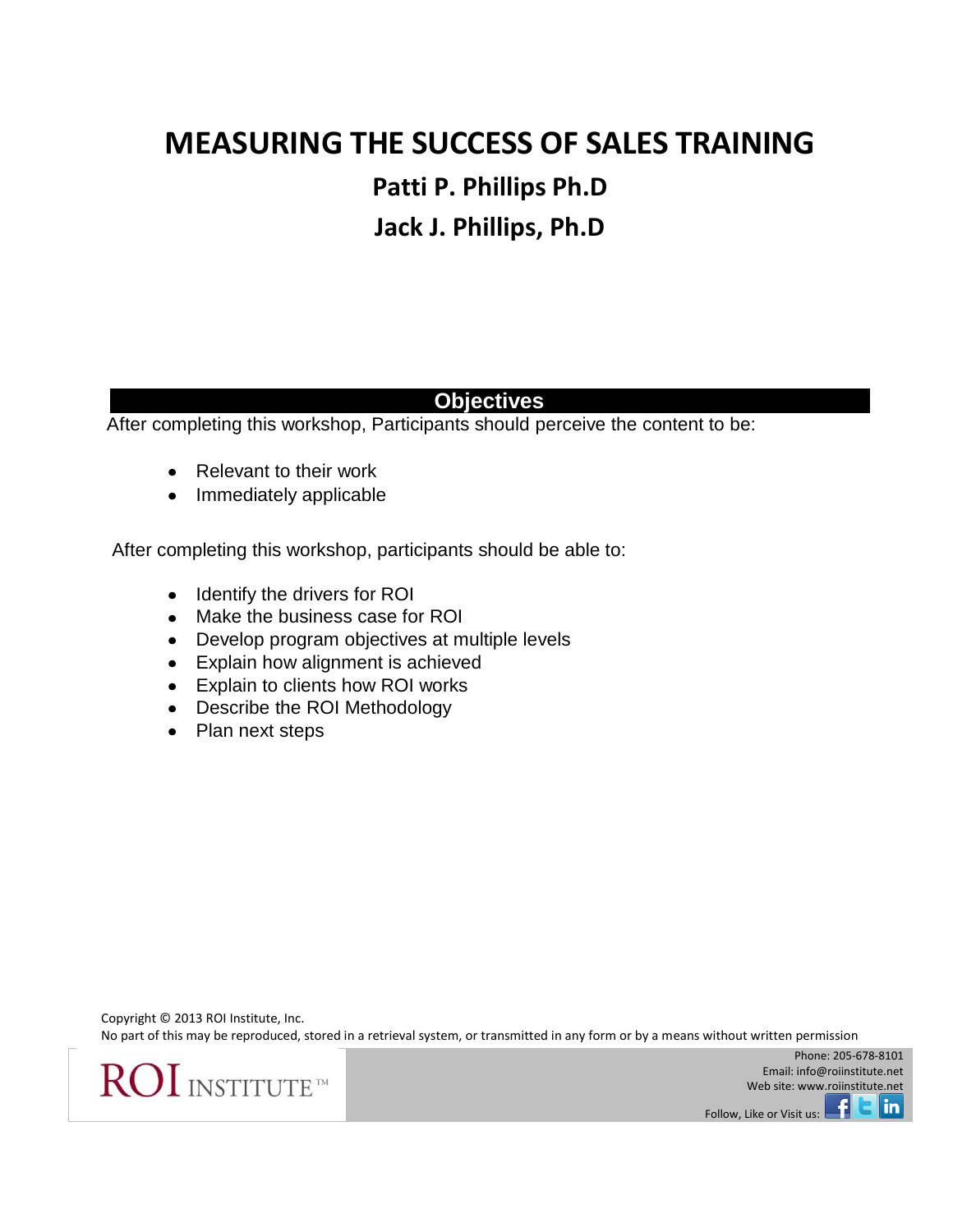### **The " New " Definition of Value**

Value Must:

- Be balanced, with qualitative and quantitative data  $\bullet$
- Contain financial and non-financial perspectives
- Reflect strategic and tactical issues
- Satisfy all key stakeholders
- Be consistent in collection and analysis
- Be grounded in conservative standards
- Come from credible sources





### **Generates Six Types of Measures**

- Reaction and Planned Action
- Learning
- Application  $\bullet$
- Business Impact  $\bullet$
- Return on Investment  $\bullet$
- Intangible Measures  $\bullet$

……..and includes a technique to isolate the effects of the program or solution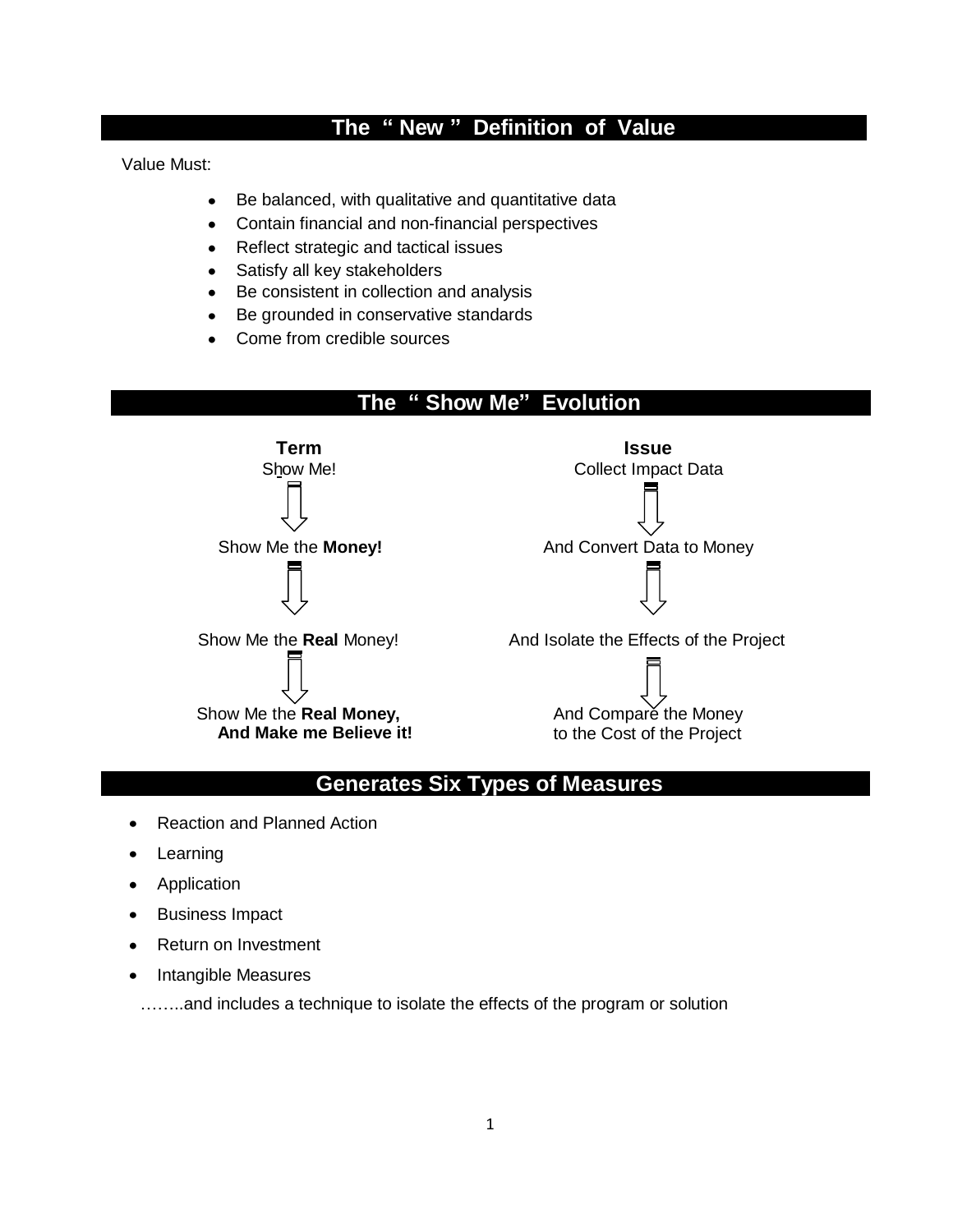| <b>The Executive View*</b>                                                                                                    |                                            |                                                          |                                                                  |
|-------------------------------------------------------------------------------------------------------------------------------|--------------------------------------------|----------------------------------------------------------|------------------------------------------------------------------|
| <b>Measure</b>                                                                                                                | <b>We Currently</b><br><b>Measure This</b> | <b>We Should</b><br><b>Measure This in</b><br>the Future | My Ranking of the<br><b>Importance of This</b><br><b>Measure</b> |
| 1. <b>Inputs:</b> "Last year, 78,000 employees<br>received formal learning.                                                   | 94%                                        | 85%                                                      | 6                                                                |
| 2. Efficiency: "Formal learning costs \$2.15<br>per hour of learning consumed."                                               | 78%                                        | 82%                                                      | 7                                                                |
| 3. Reaction: "Employees rated our training<br>very high, averaging 4.2 out of 5."                                             | 53%                                        | 22%                                                      | 8                                                                |
| 4. Learning: "92% of participants increased<br>knowledge and skills"                                                          | 32%                                        | 28%                                                      | 5                                                                |
| 5. Application: "At least 78% of employees<br>are using the skills on the job"                                                | 11%                                        | 61%                                                      | 4                                                                |
| 6. Impact: "Our programs are driving our<br>top 5 business measures in the<br>organization."                                  | 8%                                         | 96%                                                      | 1                                                                |
| 7. ROI: "Five ROI studies were conducted<br>on major programs yielding an average<br>of 68% ROI."                             | 4%                                         | 74%                                                      | $\overline{2}$                                                   |
| 8. Awards: "Our learning and development<br>program won an award from the<br>American Society of Training and<br>Development" | 40%                                        | 44%                                                      | 3                                                                |

### **Fortune 500 and Top Private Organizations**

- $\triangleright$  Surveys administered by top executives
- $\triangleright$  Completed directly by CEO
- $\geq 10$  actions taken to increase response rate
- $\geq$  96 returned
- > 21% Response rates

#### **Exercise:**

- 1. What conclusions do you make from this data?
- 2. What are the barriers to doing more "business" evaluation?
- 3. Would these results be different for other functions? Other organizations? Other countries?

\_\_\_\_\_\_\_\_\_\_\_\_\_\_\_\_\_\_\_\_\_\_\_\_\_\_\_\_\_\_\_\_\_\_\_\_\_\_\_\_\_\_\_\_\_\_\_\_\_\_\_\_\_\_\_\_\_\_\_\_\_\_\_\_\_\_\_\_\_\_\_\_\_\_\_\_\_\_

\_\_\_\_\_\_\_\_\_\_\_\_\_\_\_\_\_\_\_\_\_\_\_\_\_\_\_\_\_\_\_\_\_\_\_\_\_\_\_\_\_\_\_\_\_\_\_\_\_\_\_\_\_\_\_\_\_\_\_\_\_\_\_\_\_\_\_\_\_\_\_\_\_\_\_\_\_\_

\_\_\_\_\_\_\_\_\_\_\_\_\_\_\_\_\_\_\_\_\_\_\_\_\_\_\_\_\_\_\_\_\_\_\_\_\_\_\_\_\_\_\_\_\_\_\_\_\_\_\_\_\_\_\_\_\_\_\_\_\_\_\_\_\_\_\_\_\_\_\_\_\_\_\_\_\_\_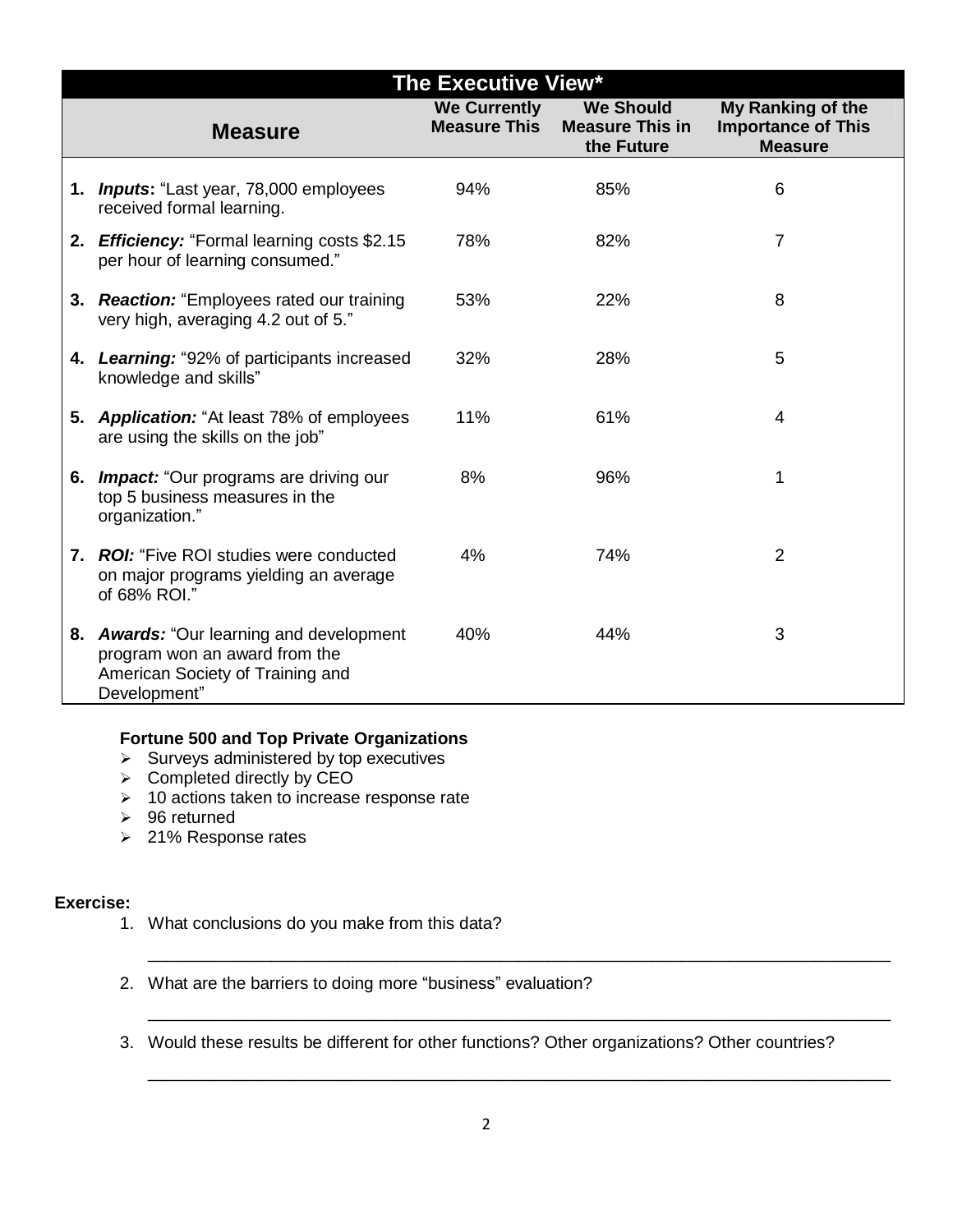### **Status of Measurement**

| Level          | <b>Measurement Category</b>                                                                                                                      | Current<br>Status* | Goal in<br>5 Years* | <b>Comments About</b><br><b>Status</b>                        |
|----------------|--------------------------------------------------------------------------------------------------------------------------------------------------|--------------------|---------------------|---------------------------------------------------------------|
| O              | <b>Inputs/Indicators</b><br>Measures the number of programs, participants,<br>audience, costs, and efficiencies                                  | 100%               | 100%                | This is being<br>accomplished now<br>100% +                   |
| 1              | <b>Reaction and Planned Action</b><br>Measures reaction to, and satisfaction with, the<br>experience, contents, and value of program             | 100%               | 100%                | Need more focus on<br>content and perceived<br>value<br>79% + |
| $\overline{2}$ | Learning<br>Measures what participants learned in the<br>program - information, knowledge, skills, and<br>contacts (takes-away from the program) | $30 - 40\%$        | $80 - 90\%$         | Must use simple<br>learning measures<br>54% +                 |
| 3              | <b>Application</b><br>Measures progress after the program $-$ the use<br>of information, knowledge, skills, and contacts                         | 10%                | 30%                 | Need more follow-up<br>$31%$ $\dagger$                        |
| 4              | <b>Business Impact</b><br>Measures changes in business impact variables<br>such as output, quality, time, and cost-linked to<br>the program      | 5%                 | 10%                 | This is the connection to<br>business impact<br>14.4% +       |
| 5              | <b>ROI</b><br>Compares the monetary benefits of the business<br>impact measures to the costs of the program.                                     | 1%                 | 5%                  | The ultimate level of<br>evaluation<br>$4.3%$ †               |

*\** Percent of Programs Evaluated At This Level

† Best Practice Benchmarking (user for 5 plus years)

**» Add your numbers in each box**

#### **Exercise**:

What concerns do you have about these percentages?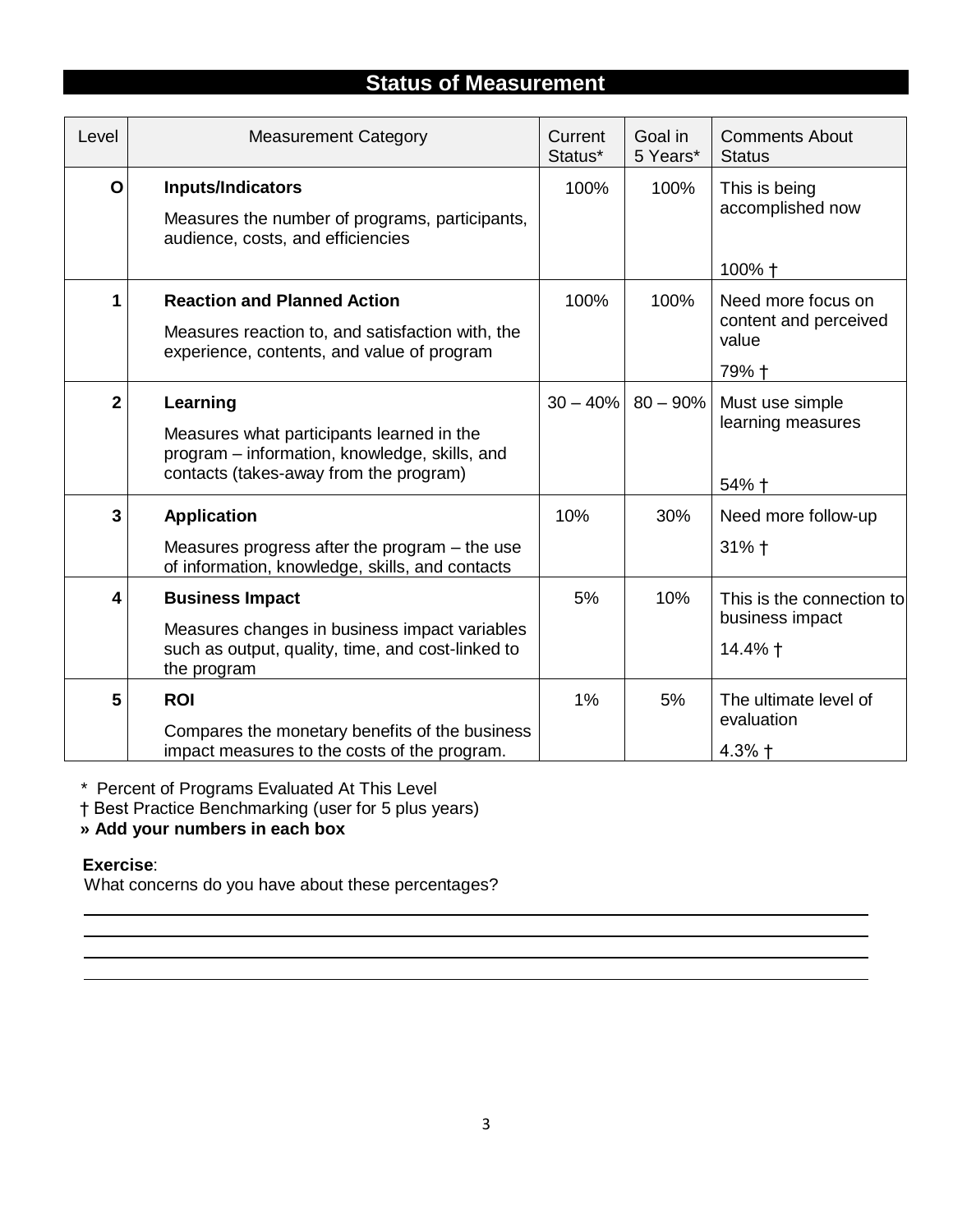### **Five Levels of Measurement - Examples**

#### **Level 0 Input and Indicators**

- Number of programs
- Participants
- Hours
- Requests
- Efficiencies
- Costs
- Time to Deliver

#### **Level 1 Reaction and Planned Action**

- $\bullet$ Relevance \*
- Importance \*
- Usefulness
- Practical
- Necessary
- Recommend to Others\*
- Feasible
- Valuable
- New Information \*
- Motivating
- Appropriateness  $\bullet$
- Intent to Use \*

#### **Level 2 Learning**

- Information
- Knowledge
- Understanding
- Capability
- Contacts
- Confidence
- Perceptions
- Skills

#### **\*Correlates with Application**

**Exercise:** Any surprises here?

#### **Level 3 Application**

- Use of Knowledge
- Use of Skill
- Frequency of Skills
- Completion of Actions
- Completion of Tasks
- Implementation of Ideas
- Following the Policy
- Use of Procedure
- Use of Regulation
- Success with Application
- Barriers
- Fnablers

#### **Level 4 Business Impact**

- **Sales**  $\bullet$
- New Accounts
- Market Share
- Churn Rate
- Profit of the Sale
- On Time Shipments
- Compliance Discrepancies
- Customer Complaints
- Cost of Sale
- Customer Engagement
- Customer Loyalty
- Service Delivery
- Sales
- Cycle Time
- Customer Satisfaction

Intangible Measures

…. includes a technique to isolate the effects of the program.

#### **Level 5 Return on Investment**

ROI (%) Benefit/Cost Ratio Payback Period

\_\_\_\_\_\_\_\_\_\_\_\_\_\_\_\_\_\_\_\_\_\_\_\_\_\_\_\_\_\_\_\_\_\_\_\_\_\_\_\_\_\_\_\_\_\_\_\_\_\_\_\_\_\_\_\_\_\_\_\_\_\_\_\_\_\_\_\_\_\_\_\_\_\_\_\_\_\_

\_\_\_\_\_\_\_\_\_\_\_\_\_\_\_\_\_\_\_\_\_\_\_\_\_\_\_\_\_\_\_\_\_\_\_\_\_\_\_\_\_\_\_\_\_\_\_\_\_\_\_\_\_\_\_\_\_\_\_\_\_\_\_\_\_\_\_\_\_\_\_\_\_\_\_\_\_\_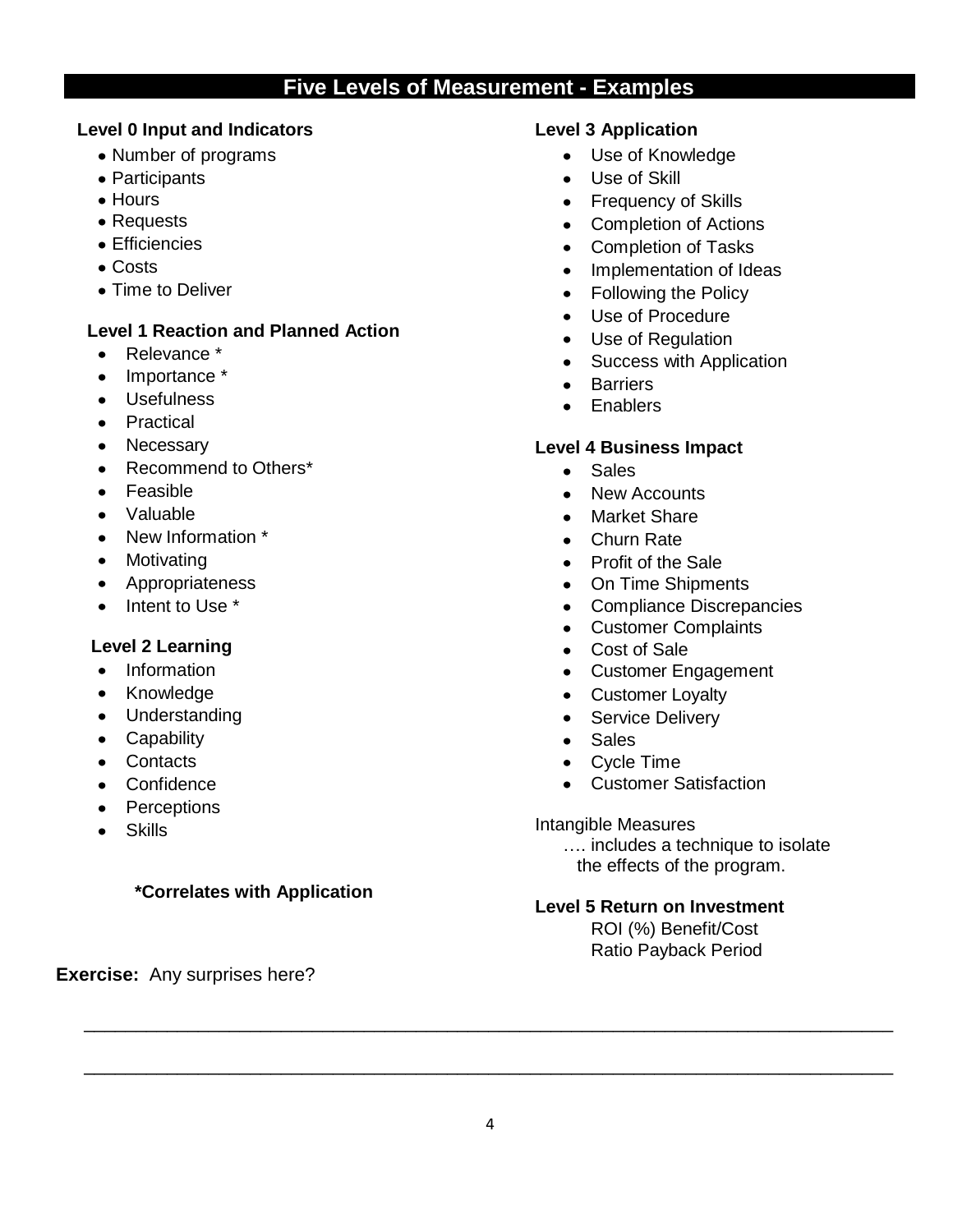### **An evaluation system must have five elements.**



### **Criteria for Selecting Programs for Level 4 and Level 5 Evaluation**

#### Benchmarking\*

| • Life cycle of the program                          | 14%                                                                     |
|------------------------------------------------------|-------------------------------------------------------------------------|
| • Linkage of program to operational goals and issues | 29%                                                                     |
| • Importance of program to strategic objectives      | 50%                                                                     |
|                                                      | 48%                                                                     |
| • Cost of the program                                | 52%                                                                     |
| • Visibility of the program                          | 45%                                                                     |
| • Size of target audience                            | 6%                                                                      |
|                                                      | 7%                                                                      |
|                                                      | • Executive interest in the evaluation<br>• Investment of time required |

 $*$ Survey of Users, N = 235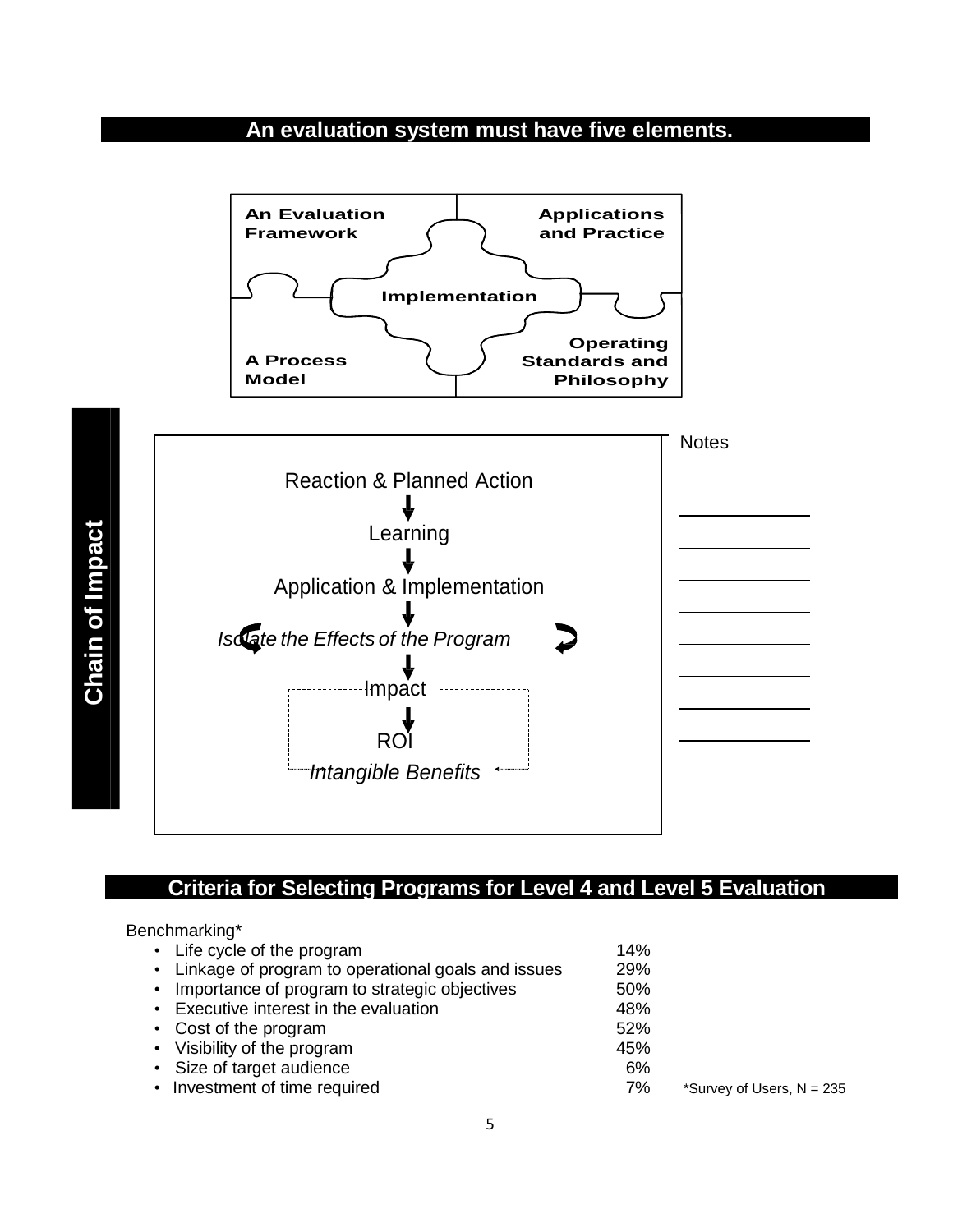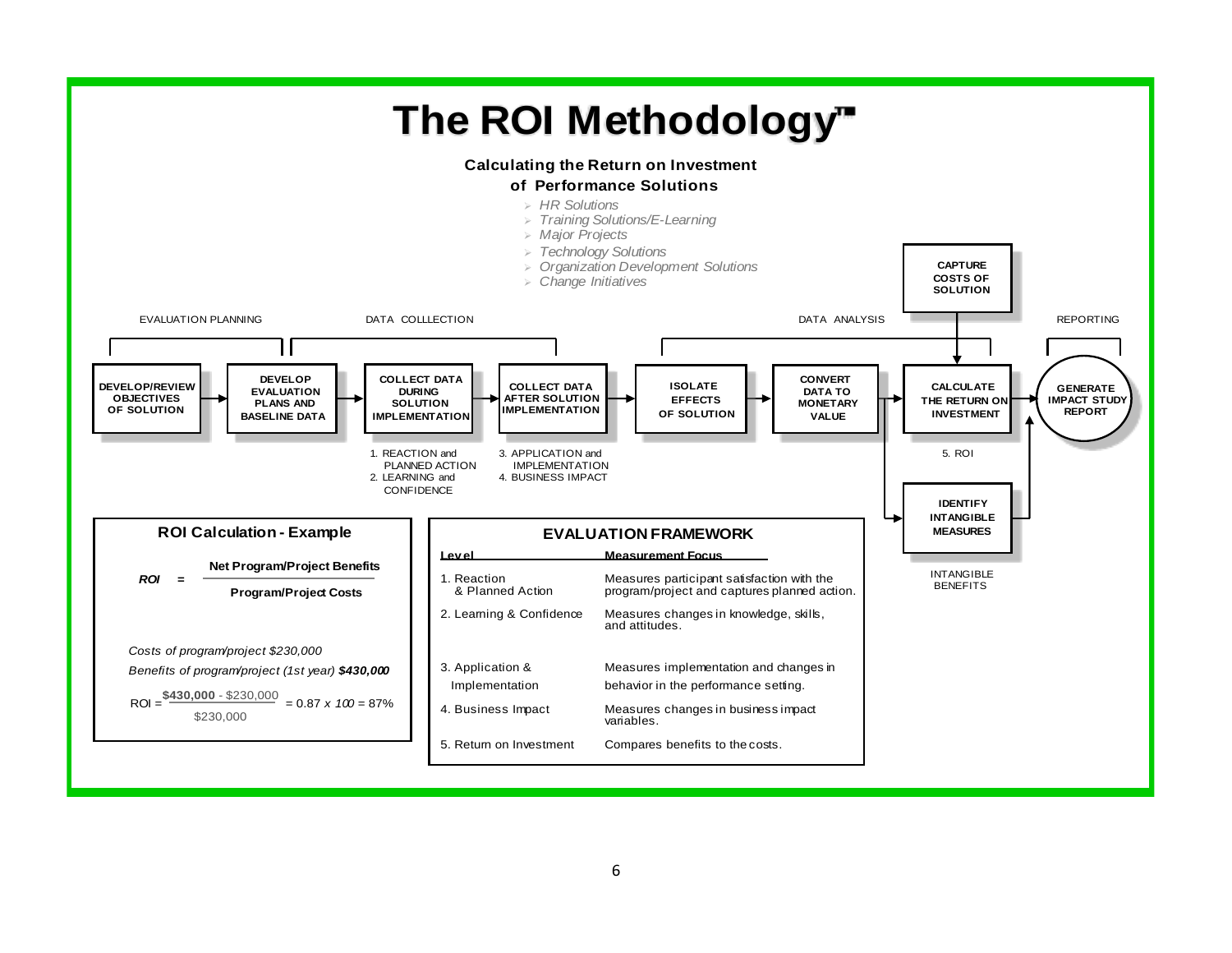## **Job Aid**

### **Guiding Principles**

- 1. When conducting a higher-level evaluation, collect data at lower levels.
- 2. When planning a higher level evaluation, the previous level of evaluation is not required to be comprehensive.
- 3. When collecting and analyzing data, use only the most credible sources.
- 4. When analyzing data, select the most conservative alternatives for calculations.
- 5. Use at least one method to isolate the effects of the program or project.
- 6. If no improvement data are available for a population or from a specific source, assume that no improvement has occurred.
- 7. Adjust estimates of improvements for the potential error of the estimates.
- 8. Avoid use of extreme data items and unsupported claims when calculating ROI calculations.
- 9. Use only the first year of annual benefits in the ROI analysis of short-term solutions.
- 10.Fully load all costs of the solution, project, or program when analyzing ROI.
- 11.Intangible measures are defined as measures that are purposely not converted to monetary values.
- 12.Communicate the results of the ROI Methodology to all key stakeholders.

### **The ROI Process**

- A comprehensive measurement and evaluation process that generates six types of measures:
- $\triangleright$  Reaction and Planned Action
- $\triangleright$  Learning
- Application
- Business Impact
- Return on Investment
- Intangible Measures

This balanced approach to measurement includes a technique to isolate the effect of the program or

#### **Results-based Solutions**

- $\triangleright$  Performance solutions/projects are initiated, developed and delivered with the end in mind.
- $\triangleright$  Participants understand their responsibility to obtain results with programs/solutions.
- $\triangleright$  Support groups (management, supervisors, co- workers, etc.) help to achieve results from performance solutions.
- $\triangleright$  A comprehensive measurement and evaluation system is in place for each program/project.
- $\triangleright$  Variety of approaches utilized to measure contribution, representing a balanced viewpoint.
- $\triangleright$  Follow-up evaluations (Application, Impact, and ROI) are developed for targeted solutions/projects and results are reported to a variety of stakeholders.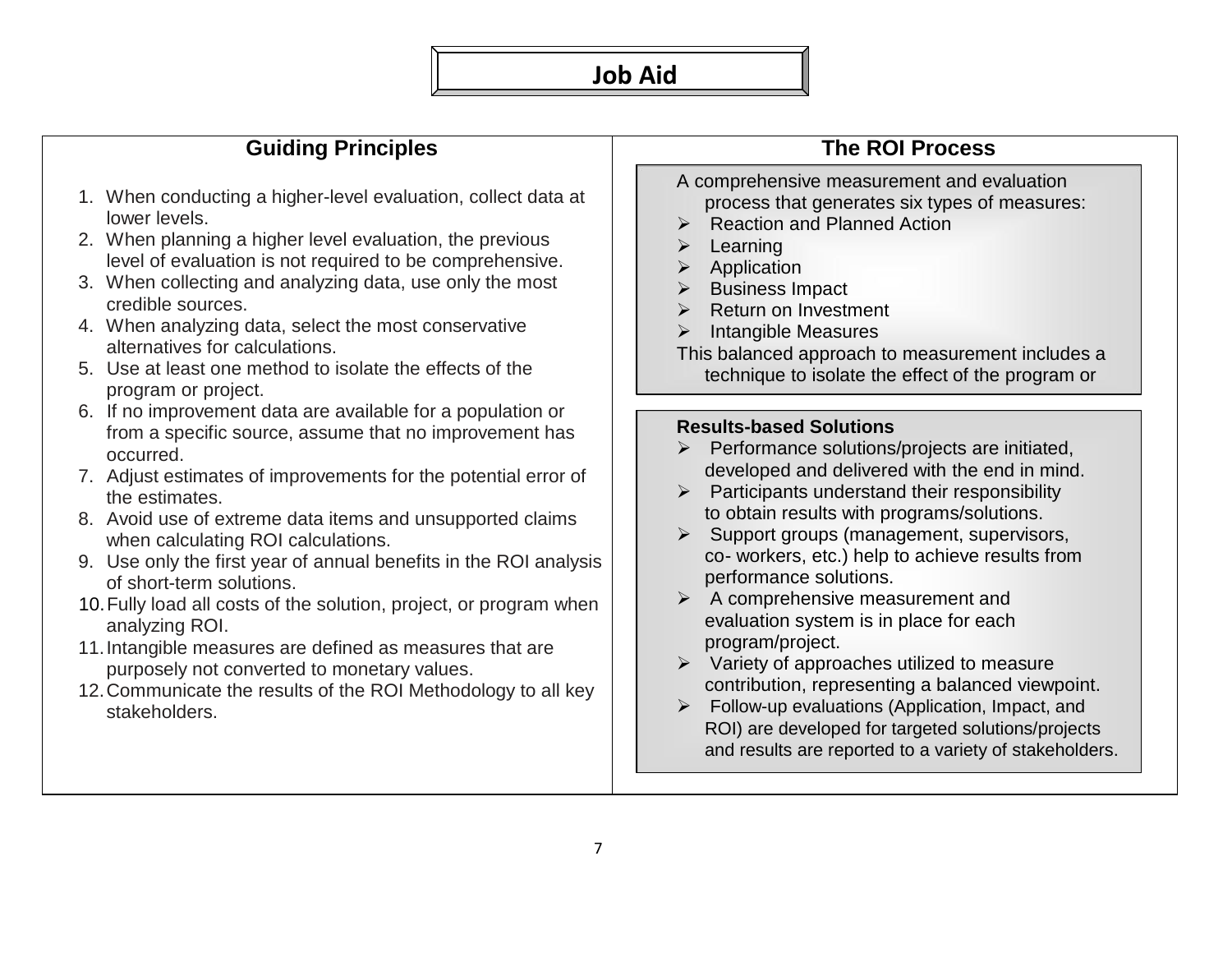### **Exercise: Matching Evaluation Levels with Objectives**

**Instructions:** For each objective listed below, indicate the level of evaluation at which the objective is aimed.

- 1. Reaction and Planned Action 4. Business Impact<br>2. Learning 1. Business 1. Return on Investre
	- 5. Return on Investment
- 
- 3. Application

|    | <b>Objective</b>                                                                                                   | <b>Evaluation</b><br>Level |
|----|--------------------------------------------------------------------------------------------------------------------|----------------------------|
|    | After completing this program, participants should:                                                                |                            |
| 1. | Increase sales by 20% in 6 months                                                                                  |                            |
| 2. | Conduct at least three client reviews in 15 days.                                                                  |                            |
| 3. | Increase new account generation by 25% in 3 months.                                                                |                            |
| 4. | Use sales consulting skills with 90% of new prospects                                                              |                            |
| 5. | Achieve a 2:1 benefit to cost ratio one year after the new<br>CRM system is implemented                            |                            |
| 6. | Be able to describe the four elements of the marketing strategy.                                                   |                            |
| 7. | Increase the customer satisfaction index by 25% in 3 months.                                                       |                            |
| 8. | Integrate customer into new database following the 5-step process.                                                 |                            |
| 9. | Increase research grant funds by 20% in one year.                                                                  |                            |
|    | 10. Achieve a sales simulation score average of 75 out of a possible 100.                                          |                            |
|    | 11. Provide a 4 out of 5 rating on appropriateness of new product<br>return policy.                                |                            |
|    | 12. Decrease the number of security breaches of customer records by 10% in 4<br>months                             |                            |
|    | 13. Achieve a post-test score increase of 30% over pre-test.                                                       |                            |
|    | 14. Use the new CRM software as reflected by an 80% score on the<br>user performance profile.                      |                            |
|    | 15. Submit suggestions for improving the bid and proposal process (with a 10%)<br>participation goal in one year). |                            |
|    | What are the advantages of Level 3 and 4 Objectives?                                                               |                            |

\_\_\_\_\_\_\_\_\_\_\_\_\_\_\_\_\_\_\_\_\_\_\_\_\_\_\_\_\_\_\_\_\_\_\_\_\_\_\_\_\_\_\_\_\_\_\_\_\_\_\_\_\_\_\_\_\_\_\_\_\_\_\_\_\_\_\_\_\_\_\_\_\_\_\_\_\_\_\_\_\_\_\_\_\_\_\_\_\_\_\_\_\_\_ \_\_\_\_\_\_\_\_\_\_\_\_\_\_\_\_\_\_\_\_\_\_\_\_\_\_\_\_\_\_\_\_\_\_\_\_\_\_\_\_\_\_\_\_\_\_\_\_\_\_\_\_\_\_\_\_\_\_\_\_\_\_\_\_\_\_\_\_\_\_\_\_\_\_\_\_\_\_\_\_\_\_\_\_\_\_\_\_\_\_\_\_\_\_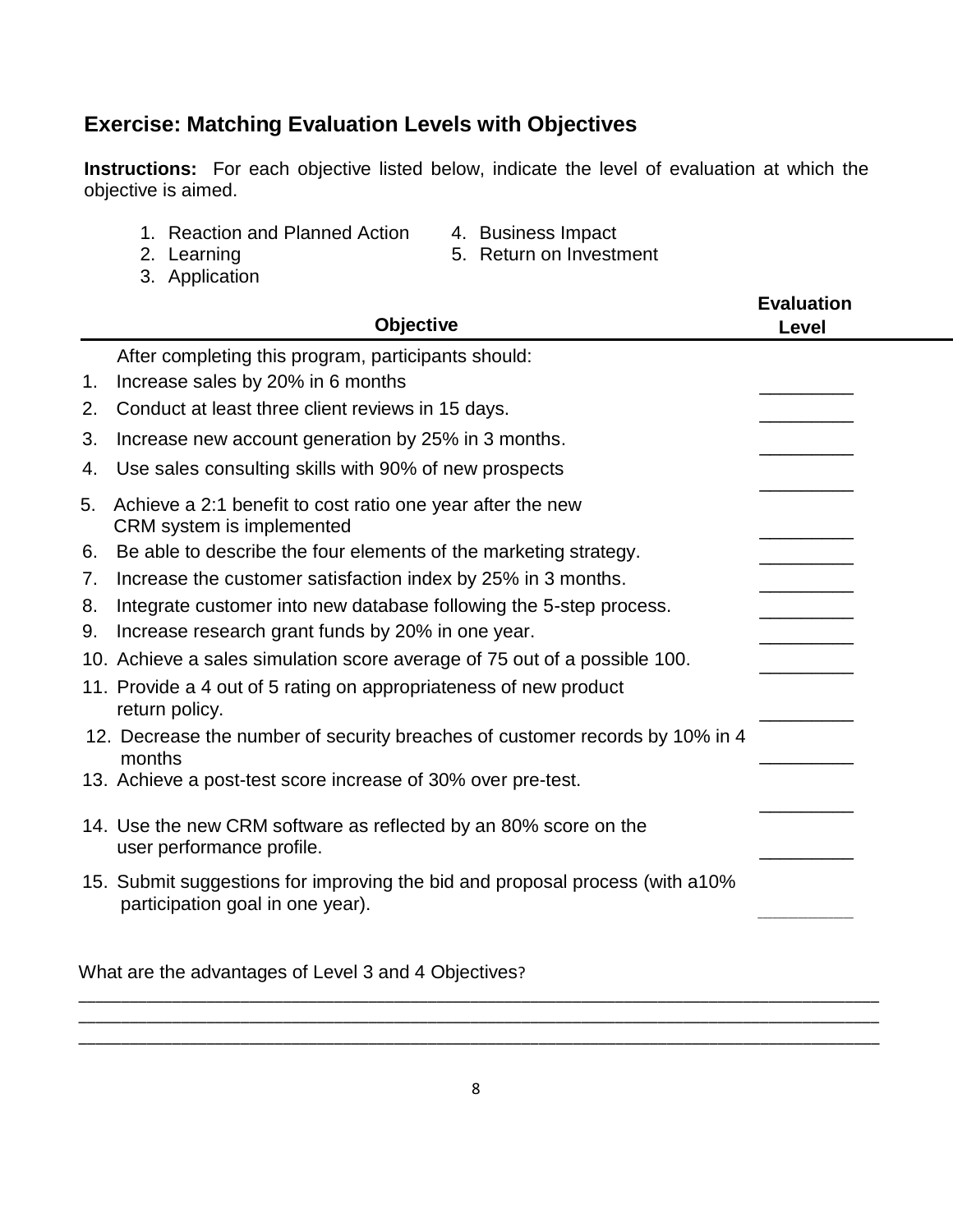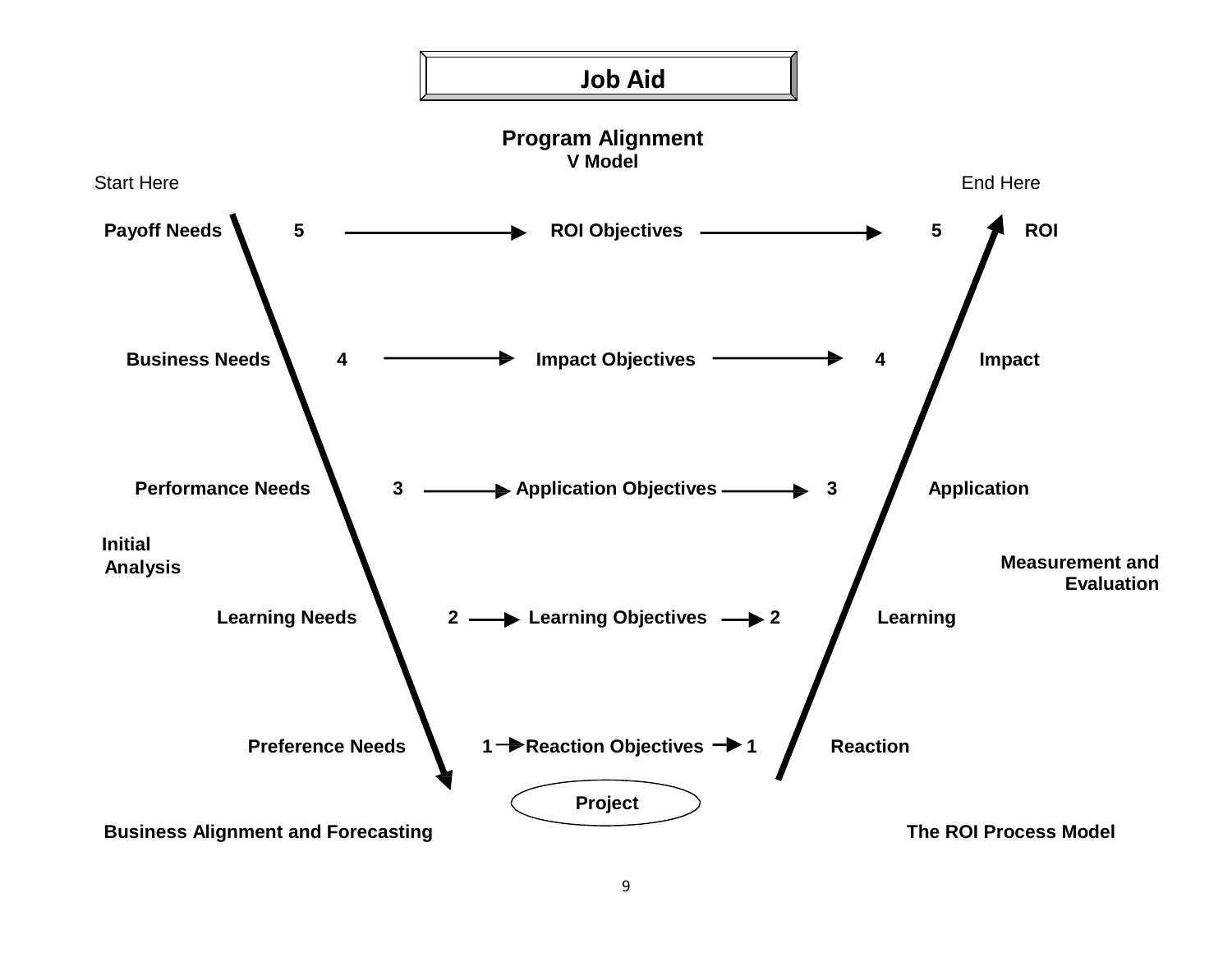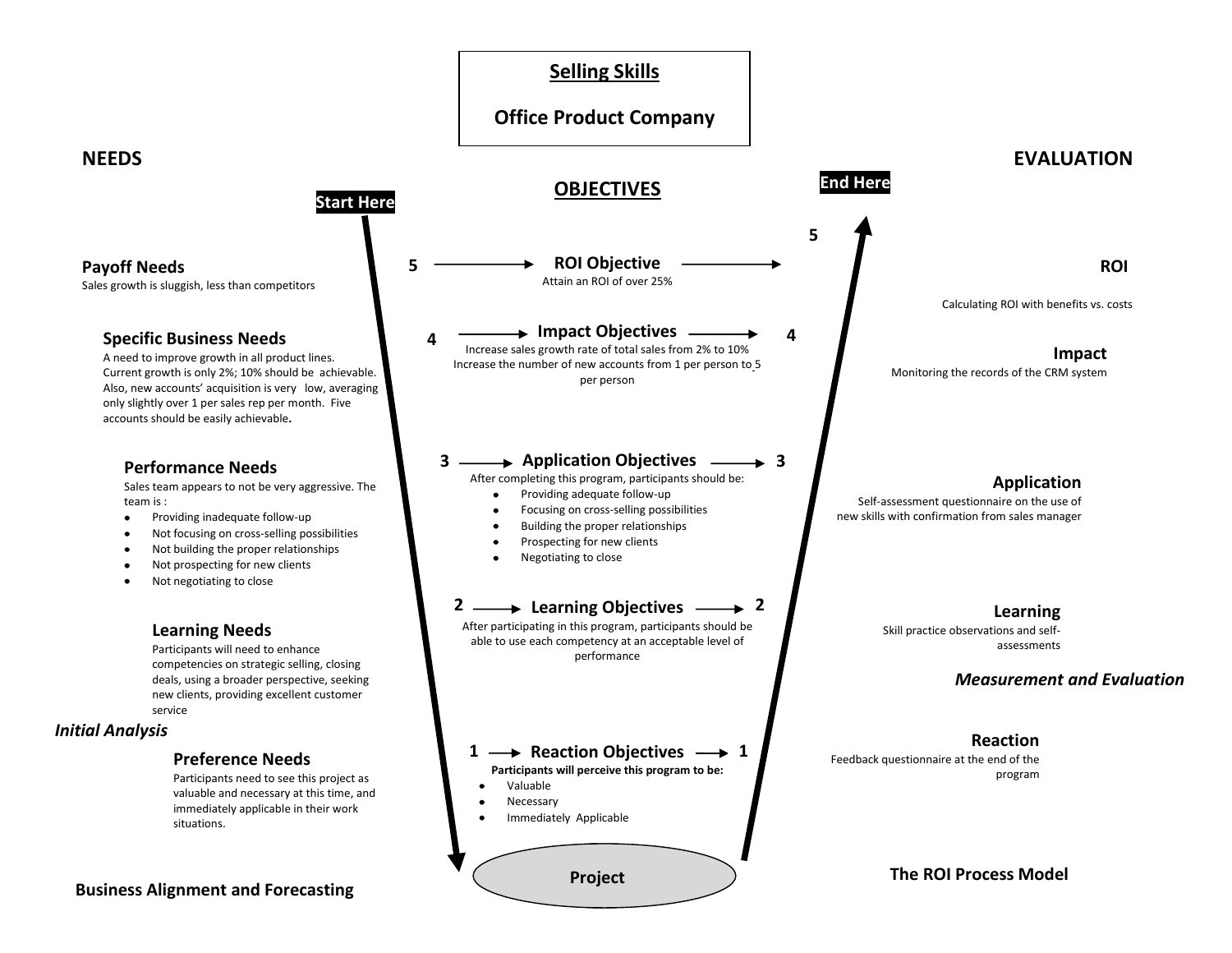### **Data Collection During and After Program**

|                                     | Level | 1 | $\mathbf{2}$ | 3 |  |
|-------------------------------------|-------|---|--------------|---|--|
| <b>Surveys</b>                      |       |   |              |   |  |
| Questionnaires                      |       |   |              |   |  |
| Observation                         |       |   |              |   |  |
| <b>Interviews with Participants</b> |       |   |              |   |  |
| <b>Focus Groups</b>                 |       |   |              |   |  |
| <b>Tests</b>                        |       |   |              |   |  |
| <b>Action Planning</b>              |       |   |              |   |  |
| <b>Performance Contracting</b>      |       |   |              |   |  |
| <b>Performance Monitoring</b>       |       |   |              |   |  |

- $\bullet$ Use of a control group arrangement
- Trend line analysis of performance data  $\bullet$
- $\bullet$ Use of forecasting methods of performance data
- Participant's estimate of program impact (percent)  $\bullet$
- Supervisor's estimate of program impact (percent)  $\bullet$
- Manager's estimate of program impact  $\bullet$
- Use of expert/previous studies  $\bullet$
- Calculate/estimate the impact of other factors  $\bullet$
- $\bullet$ Customer input

### **Isolating the Effects of the Program**

#### Method **Frequency** 60% 50% 40% 30% 55% 20% 37% 32% 10% 0%  $\overline{2}$ 3 5  $\overline{7}$  $\mathbf{1}$ 4 6 8

#### **Benchmarking Data**

**Method**

**s to Isol**

**Program Effe**

**cts**

**ate**

- 1. Control Groups
- 2. Trend Line Analysis
- 3. Forecasting Methods
- 4. Participant Estimates
- 5. Manager Estimates
- 6. Sr. Management Estimates
- 7. Expert Input
- 8. Customer Input

Survey of Users, N = 235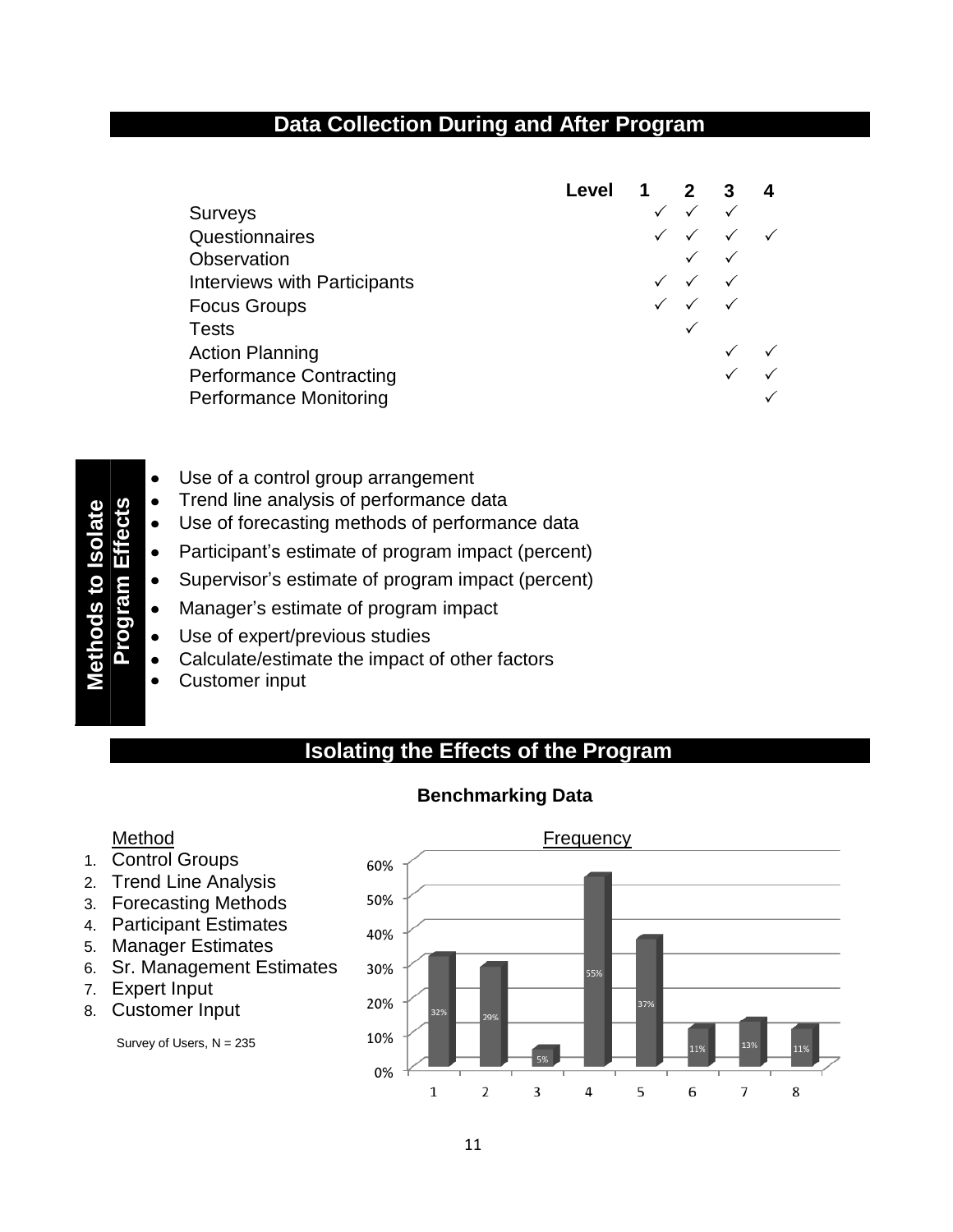### **Data Are Converted By**

- Converting output to contribution standard value
- Converting the cost of quality standard value
- Converting employee's time standard value
- Using historical costs
- Using internal and external experts
- Using data from external databases
- Linking with other measures
- Using participants' estimates
- Using supervisors' and managers' estimates
- Using staff estimates

### **Credibility of Conversion Methods**

|                                                                                                      | Credibility                          | Resources                      |
|------------------------------------------------------------------------------------------------------|--------------------------------------|--------------------------------|
|                                                                                                      |                                      | <b>Needed</b>                  |
| <b>Standard values</b><br>Records / Reports analysis<br><b>Databases</b><br><b>Expert estimation</b> | High<br>High<br>Moderate<br>Moderate | Low<br>High<br>Moderate<br>Low |

### **Cost Categories**

| <b>Cost Item</b><br><b>Needs Assessment</b><br>Design and Development<br>Acquisition/Purchase (if applicable)<br>Delivery/Implementation<br>Salaries/Benefits-Facilitator Time<br>Salaries/Benefits-Coordination Time<br><b>Program Materials and Fees</b><br>Travel/Lodging/Meals<br><b>Facilities</b><br>Salaries/Benefits-Participant Time<br><b>Operating Expenses</b> | <b>Prorated</b> | <b>Expensed</b> |
|----------------------------------------------------------------------------------------------------------------------------------------------------------------------------------------------------------------------------------------------------------------------------------------------------------------------------------------------------------------------------|-----------------|-----------------|
| Ongoing Operations Cost (if applicable)<br>Evaluation<br>Overhead                                                                                                                                                                                                                                                                                                          |                 |                 |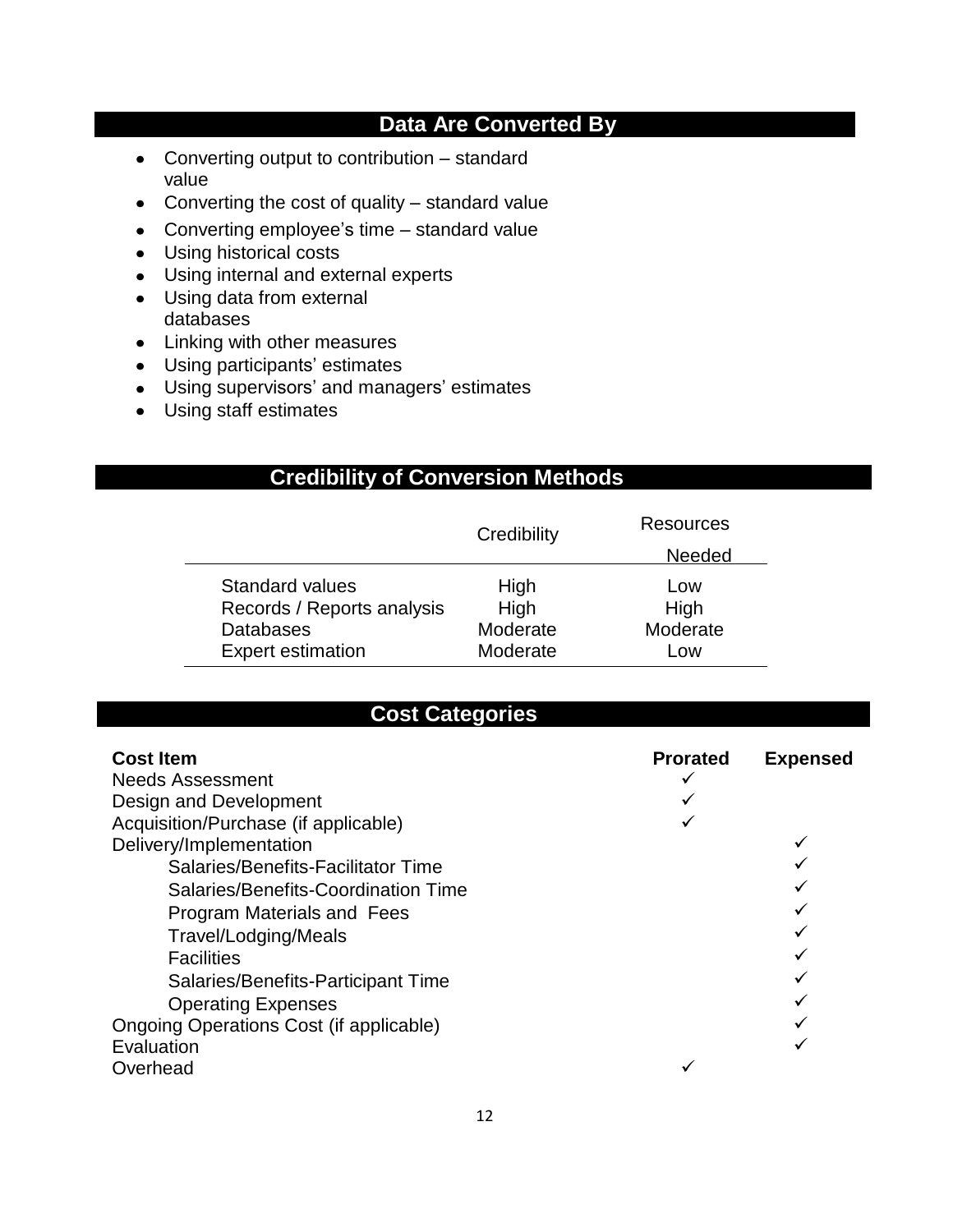- Adaptability
- Awards
- Brand awareness
- Career minded
- Caring
- Collaboration
- Communication
- Commitment
- Conflicts
- Cooperation
- Corporate social responsibility
- Creativity
- Culture
- Customer complaints
- Customer response time
- Customer satisfaction

**Decisiveness** 

- Employee complaints
- Engagement
- Execution
- Image
- Innovation
- Job satisfaction
- Leadership
- Networking
- Organizational climate
- Organizational commitment
- Partnering
- Reputation
- Resilience
- Stress
- Talent
- Teamwork

### **ROI Is Reported In Two Ways**

Benefit Cost Ratio (BCR) = Program Benefits Program Costs

ROI  $(\%) = \frac{\text{Net Program Benefits}}{X\ 100}$ Program Costs

#### **Exercise:**

Benefits = \$500,000  $Cost = $400,000$ What is the ROI?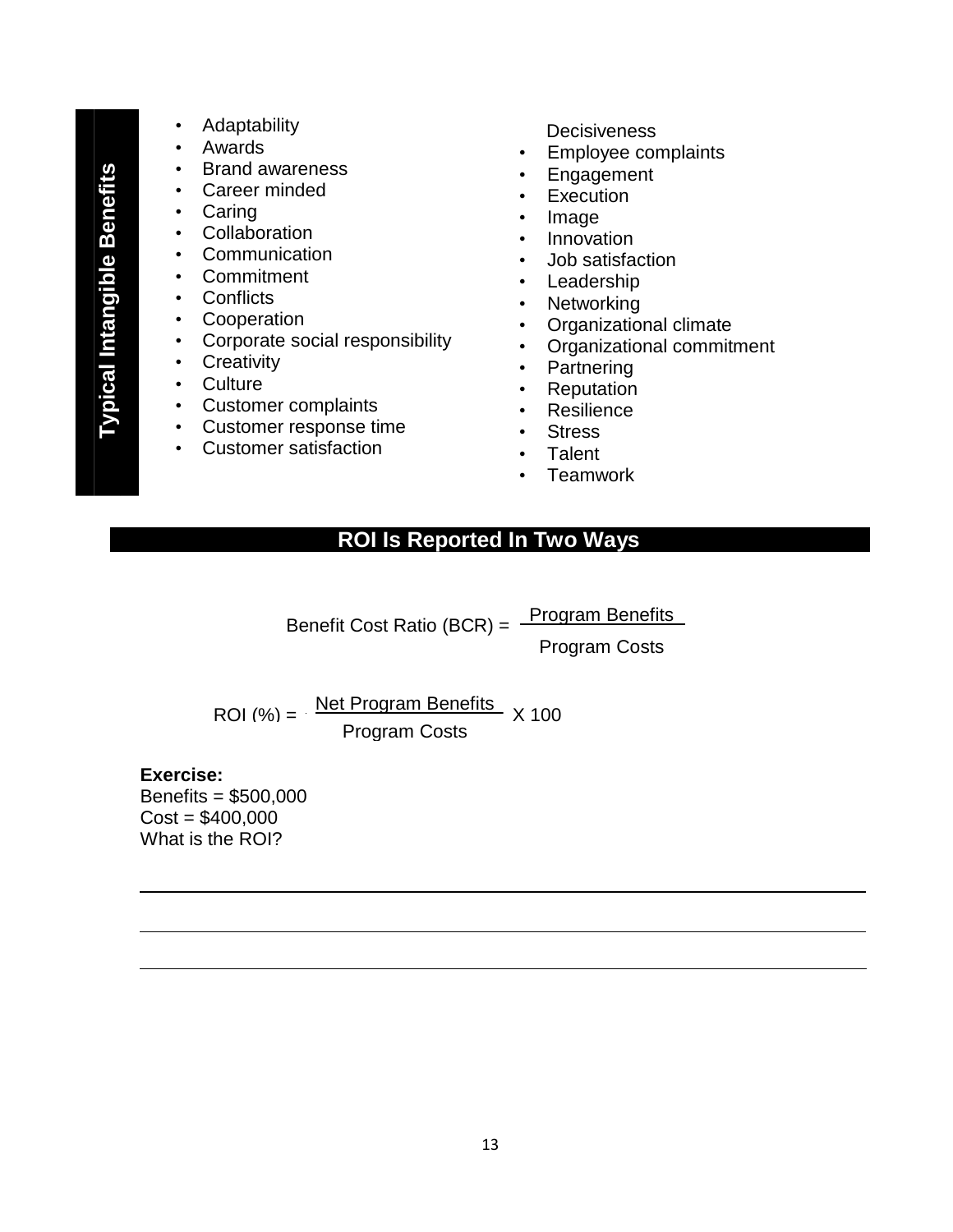### **Setting the ROI Objective**

What's a great ROI? It depends on the objectives

- Set the value as with other investments e.g.15%  $\bullet$
- $\bullet$  Set the value slightly above other investments  $-$  e.g. 25%
- $\bullet$  Set at breakeven  $-$  e.g.0%
- Set at client expectations -e.g. 30%

### **When Properly Implemented, High ROI Values Can Be Achieved With Programs On:**

- Leadership Development
- Performance Management
- Management Development
- Sales Training
- Talent Retention
- Flexible Work Systems
- Reward Systems
- Skill Based Pay
- Business Coaching

100% to 700% ROI is not uncommon.

### **ROI Methodology: The Payoff**

- Align projects to business needs
- Show contributions of selected projects
- Earn respect of senior management/administrators
- Build staff morale
- Justify/defend budgets
- Improve support for projects
- Enhance design and implementation processes
- Identify inefficient projects that need to be redesigned or eliminated
- Identify successful projects that can be implemented in other areas
- Earn a "seat at the table"

#### **Exercise:**

What are your payoff opportunities?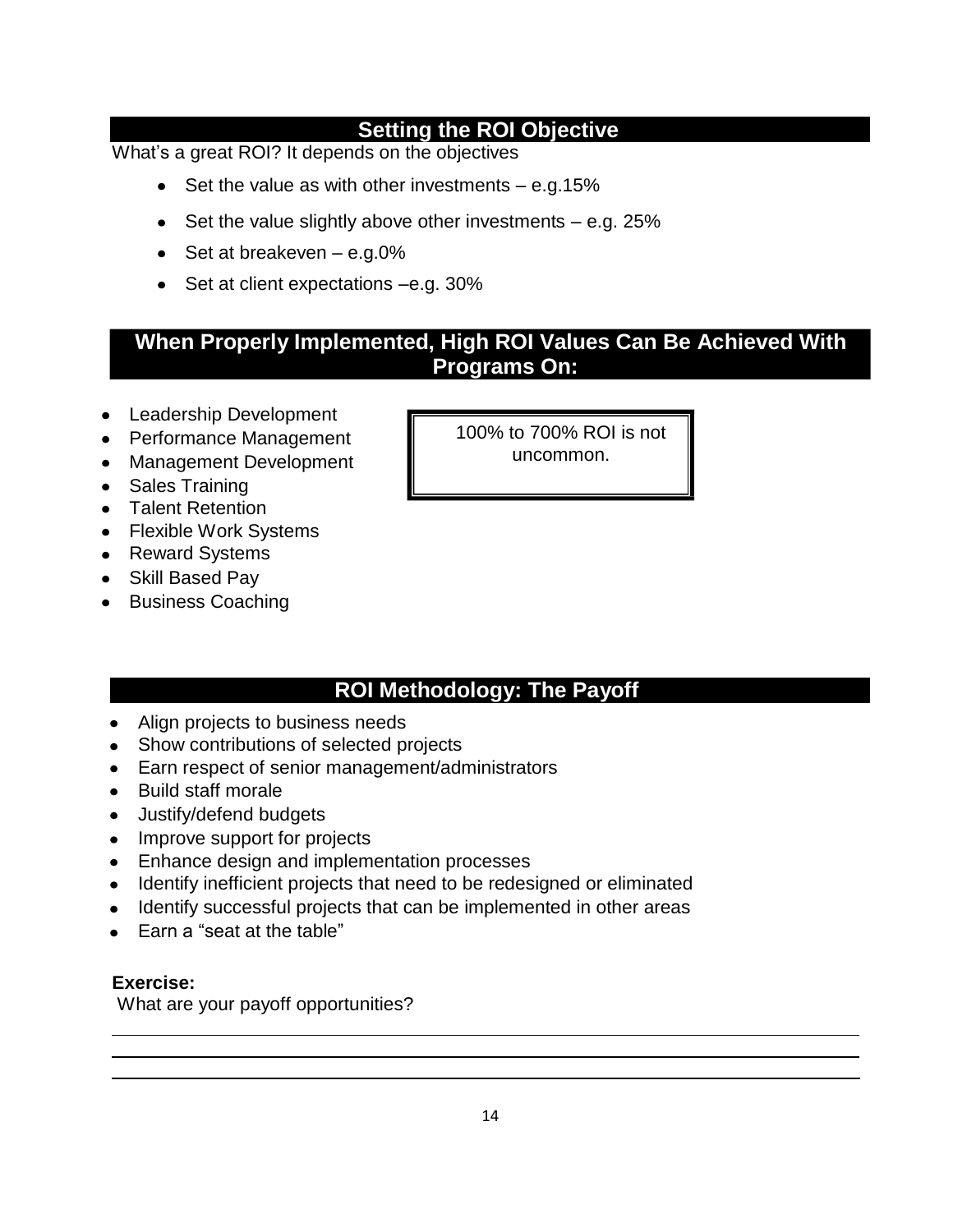### **ROI is Credible**

- Common categories of data
- Systematic, step-by-step process
- Conservative standards
- Results-based approach
- High level of use
- Client focused
- Satisfies all stakeholders

### **ROI is Feasible**

- Not very expensive
- Many shortcut methods
- Time requirement can be managed
- Fits all types of programs
- Technology helps with costs/time
- Implementation is planned/systematic

### **Have No Fear**

- ROI is a process improvement tool designed to improve projects and programs
- ROI is not designed for performance review for individuals
- Every study reveals opportunities for changes
- Negative results represent the best opportunity to learn
- Negative results have a positive story
- Don't wait for a sponsor to ask for Impact and ROI

### **Implementation Strategies**

- Brief, train, educate
- Involve the staff early and often
- Emphasize process improvement
- Explain why routinely
- Build it into programs not add it on
- Provide resources
- Use the results appropriately
- Celebrate and recognize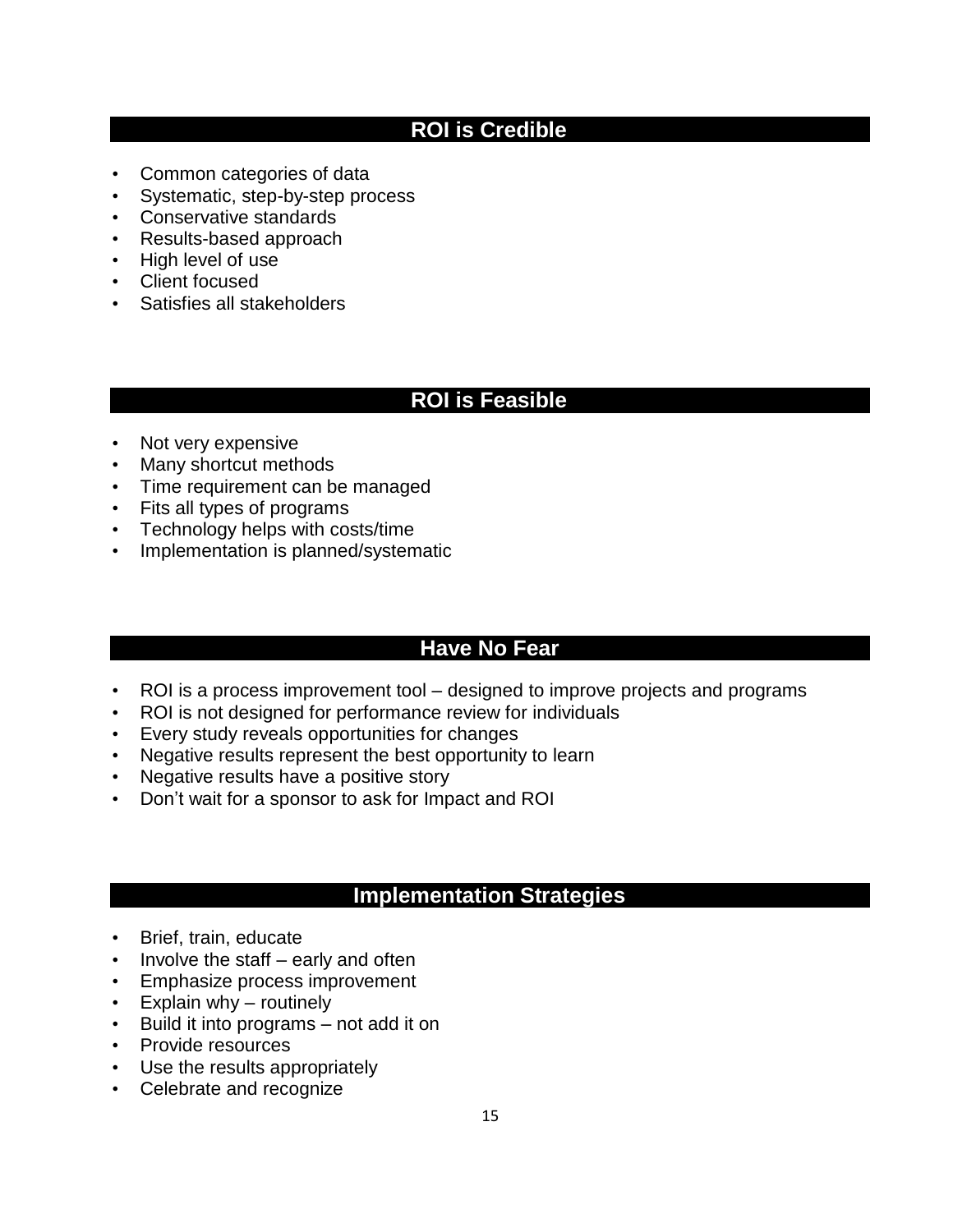### **ROI Myths**

- ROI is too complex for most users
- ROI is too expensive, consuming too many critical resources
- If senior management does not require ROI, there is no need to pursue it
- ROI is a passing fad
- ROI is too subjective
- ROI is for post analysis only

### **What happens if we do nothing?**

- Budget?
- Influence?
- Image
- Support?
- Other Issues?

### **ROI Reality**

- Impact/ROI information is desired by clients/ executives
- The impact/ROI process provides a balanced, credible approach with six types of data
- All types of organizations are routinely using impact/ROI
- The impact/ROI process can be implemented without draining resources
- The impact/ROI process is a long-term goal for many organizations.

Notes: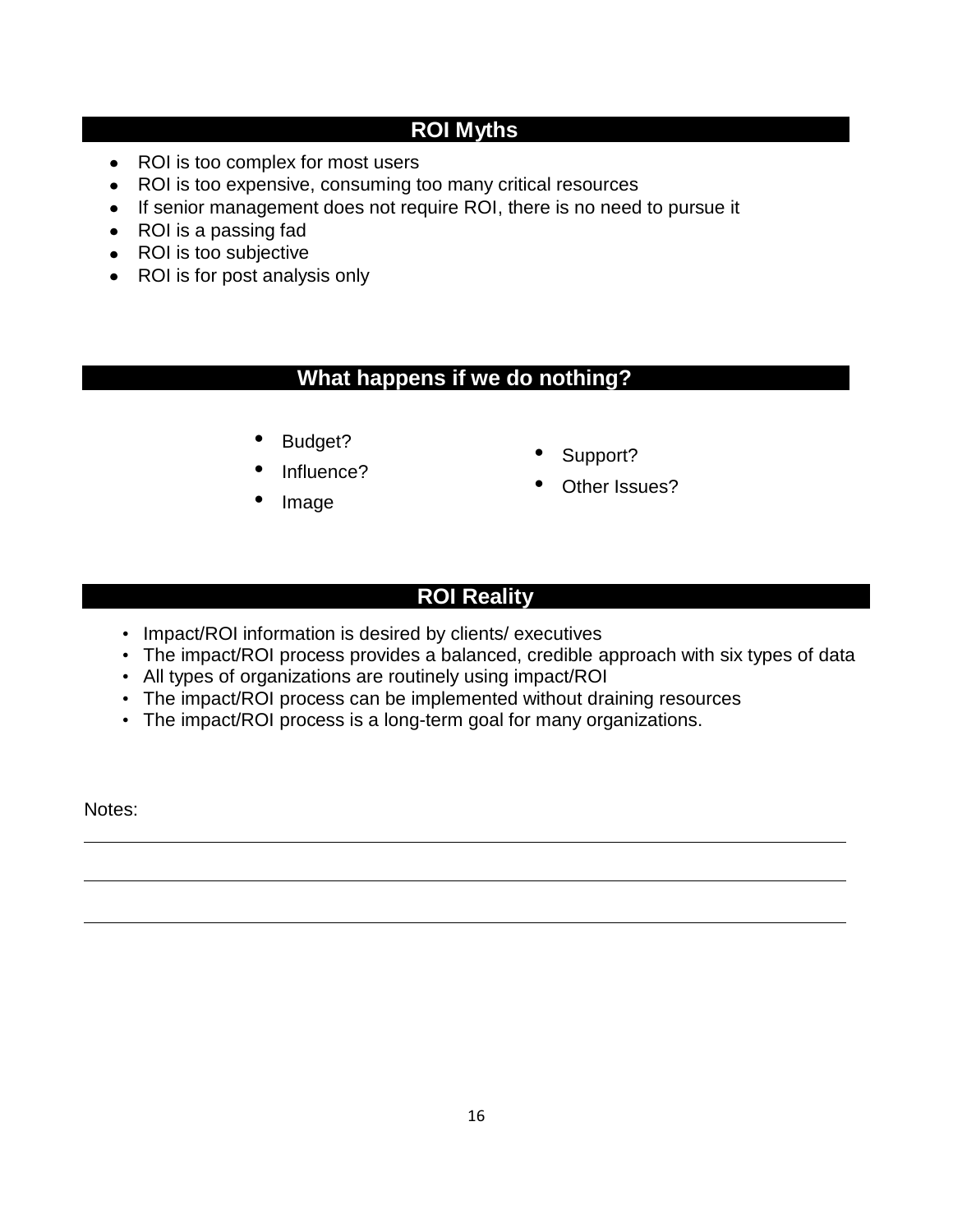| <b>ROI Quiz</b>                                                                                                                                            |                                                                                                                                                       |        |   |
|------------------------------------------------------------------------------------------------------------------------------------------------------------|-------------------------------------------------------------------------------------------------------------------------------------------------------|--------|---|
|                                                                                                                                                            | True or False? Please choose the answer you feel is most correct.                                                                                     | Τ      | F |
|                                                                                                                                                            | 1. The ROI Methodology generates just one data item, expressed as a<br>percentage.                                                                    | 0      | □ |
|                                                                                                                                                            | 2. A program with monetary benefits of \$200,000 and costs of \$100,000<br>translates into a 200% ROI.                                                | 0      | □ |
|                                                                                                                                                            | 3. The ROI Methodology is a tool to improve process and projects,<br>learning/development process.                                                    | $\Box$ | O |
|                                                                                                                                                            | 4. After reviewing a detailed ROI impact study, senior executives will usually<br>require ROI studies on all programs.                                | 0      | □ |
|                                                                                                                                                            | 5. ROI studies should be conducted very selectively, usually involving 5-10%<br>of programs.                                                          | 0      | □ |
|                                                                                                                                                            | 6. While it may be a rough estimate, it is always possible to isolate the effects<br>of a program on impact data                                      | 0.     | □ |
|                                                                                                                                                            | 7. A program costing \$100 per participant, designed to teach basic skills with<br>job related software, is an ideal program for an ROI impact study. | $\Box$ | □ |
|                                                                                                                                                            | 8. Data can always be converted to monetary value, credibly.                                                                                          | 0      | □ |
|                                                                                                                                                            | 9. The ROI Methodology contains too many complicated formulas.                                                                                        | 0      | □ |
| 10. The ROI Methodology can be implemented for about 3-5% of my budget.                                                                                    |                                                                                                                                                       | □      | □ |
| 11. ROI is not future oriented; it only reflects past performance.                                                                                         |                                                                                                                                                       | □      | □ |
| 12. ROI is not possible for soft skills programs.                                                                                                          |                                                                                                                                                       | □      | □ |
| 13. If an ROI impact study, conducted on an existing program, shows a<br>negative ROI, the client is usually already aware of the program's<br>weaknesses. |                                                                                                                                                       | ப      | ш |
| 14. The best time to consider an ROI evaluation is three months after the                                                                                  |                                                                                                                                                       |        |   |
|                                                                                                                                                            | program is completed.                                                                                                                                 | □      | 0 |
|                                                                                                                                                            | 15. In the early stages of implementation, the ROI Methodology is a process                                                                           | □      | □ |
|                                                                                                                                                            | improvement tool and not performance evaluation for the team.                                                                                         |        |   |
|                                                                                                                                                            | 16. If senior executives are not asking for ROI, there is no need to pursue the<br>ROI Methodology.                                                   | ப      | □ |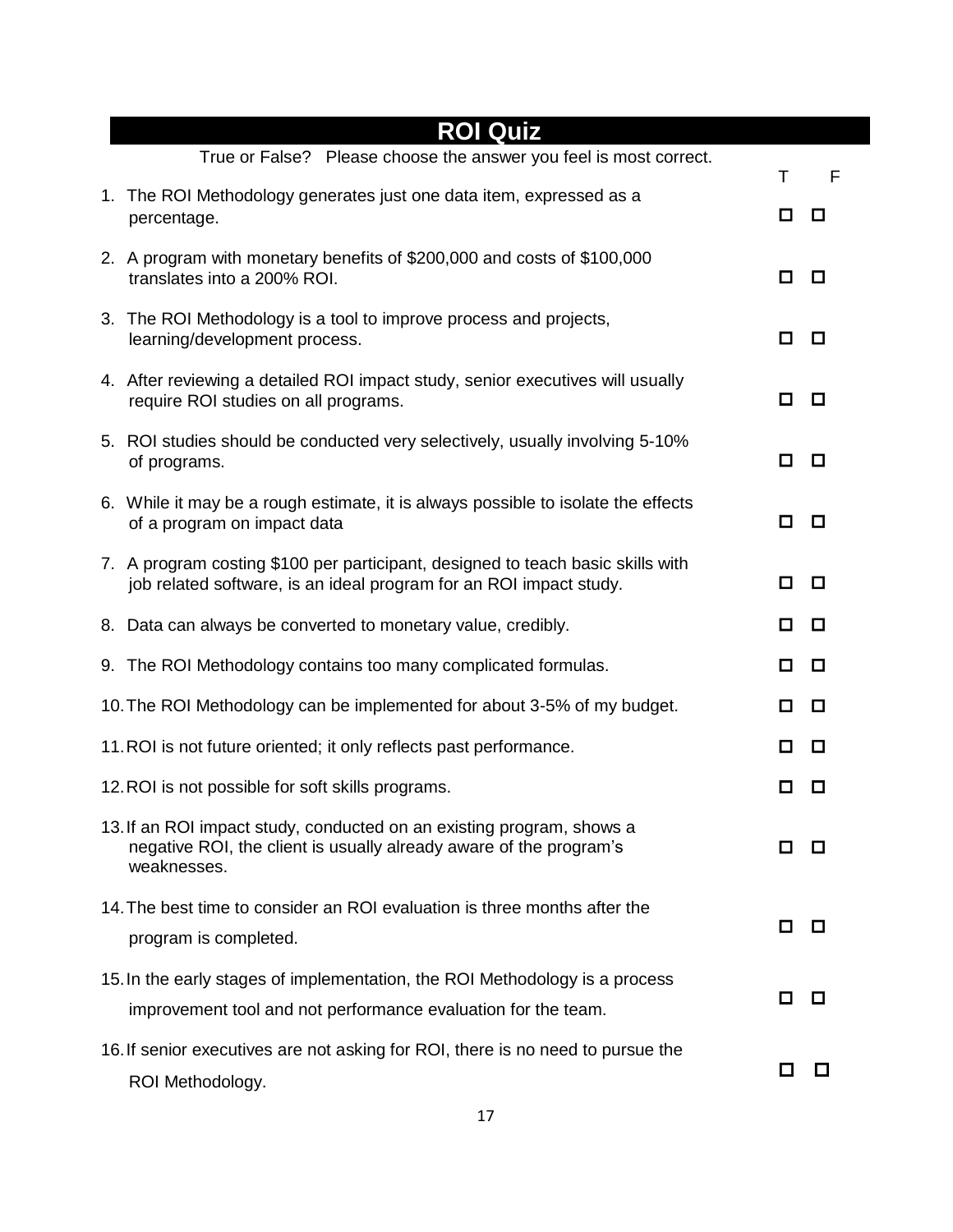## **So, how did you do?**

Now that the answers to the quiz have been explained, see how you fared. Tally your scores. Based on the interpretations below, what is your ROI acumen?

| No. of Correct |                                                   |
|----------------|---------------------------------------------------|
| Responses      | Interpretation                                    |
| 14-16          | You could be an ROI consultant                    |
| $10 - 13$      | You could be a speaker at the next ROI Conference |
| $7-9$          | You need a copy of a thick ROI book               |
| $4-6$          | You need to attend a two-day ROI workshop         |
| $1 - 3$        | You need to attend the ROI certification          |
|                |                                                   |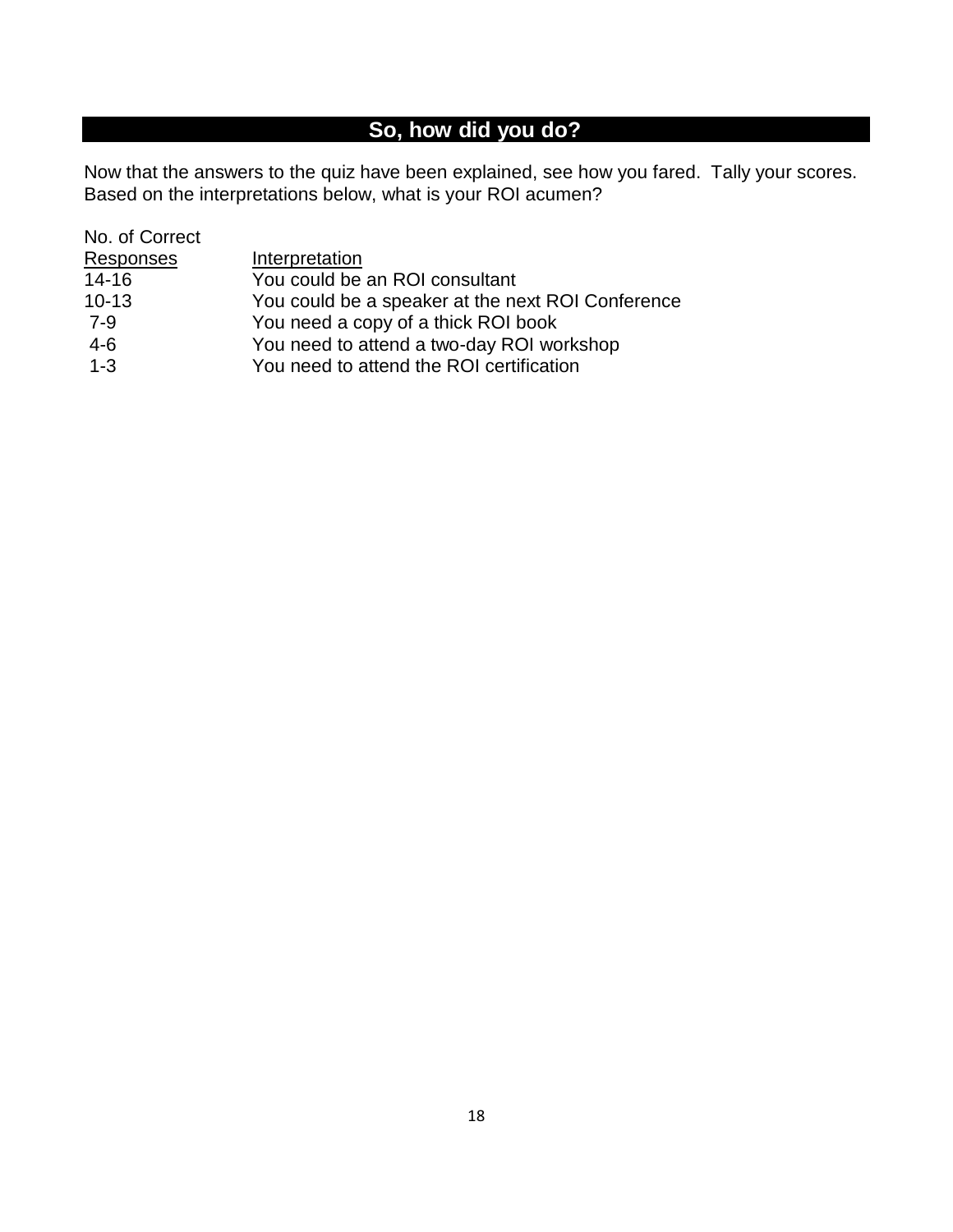#### **Additional Resources**

To continue to build your expertise in ROI, additional resources may be desired. Here is a list of most of the recent books on the ROI Methodology.

Victor V. Buzachero, Jack Phillips, Patricia Pulliam Phillips, Zack L. Phillips: *Measuring ROI in Healthcare,*  New York: McGraw-Hill. 2013

Jack Phillips, Patricia Pulliam Phillips, Lizette Zuniga. *Measuring the Success of Organizational Development, Alexandria:* ASTD 2013

Jack J. Phillips, Patricia Pulliam Phillips, Rachel Robinson: *Measuring the Success of Sales Training: A stepby-step Guide for Measuring Impact and Calculating ROI.* Alexandria, 2013

Bruce Aaron, Jack J. Phillips, Patricia Pulliam Phillips. *Survey Basics:* Alexandria: *ASTD 2013*

Jack Phillips and Patricia Pulliam Phillips. *The Consultant's Scorecard: Tracking ROI and Bottom-Line Impact*  of Consulting Projects, 2<sup>nd</sup> Edition. New York: McGraw-Hill. 2011.

Patricia Pulliam Phillips. The Bottomline on ROI. 2<sup>nd</sup> Edition, King of Prussia: HRDQ Press, 2012.

Jack J. Phillips and Patricia Pulliam Phillips. *Proving The Value of HR*: *How and Why to Measure ROI*, 2nd edition, Alexandria: SHRM, 2012.

Patricia Pulliam Phillips, Jack J. Phillips, Lisa Ann Edwards. *Measuring the Success of Coaching: A Step-by-Step Guide for Measuring Impact and Calculating ROI*. Alexandria: ASTD and ROI Institute, Inc. 2012.

Jack J. Phillips, Patricia Pulliam Phillips, Rebecca L. Ray. *Measuring Leadership Development: Quantify Your Program's Impact and ROI on Organizational Performance*. New York: McGraw Hill. 2012.

Patricia Pulliam Phillips and Jack J. Phillips. *10 Steps to Successful Business Alignment*. Alexandria: ASTD and ROI Institute, Inc. 2012.

Patricia Pulliam Phillips and Jack J. Phillips. *The Green Scorecard: Measuring the ROI in Sustainability Projects*. Boston: Nicholas Brealey, 2011.

Patricia Pulliam Phillips and Jack J. Phillips. *Proving the Value of HR: ROI Case Studies, 2nd ED*. Birmingham, AL: ROI Institute, 2010.

Patricia Pulliam Phillips (ed). *Measuring and Evaluating Training.* Alexandria: American Society for Training and Development, 2010.

Patricia Pulliam Phillips. *ASTD Handbook of Measuring and Evaluating Training,* ASTD Press, 2010.

Jack J. Phillips and Patricia Pulliam Phillips *Proving the Value of HR: ROI Case Studies,* Second Edition, Birmingham: ROI Institute, Inc. 2010.

Jack J. Phillips and Patricia Pulliam Phillips. *Measuring for Success: What CEOs Really Think About Learning Investments.* Alexandria: ASTD, 2010.

Jack J. Phillips. *The Consultant's Guide to Results-Driven Business Proposals: How to Write Proposals that Forecast Impact and ROI*. New York: McGraw Hill, 2010.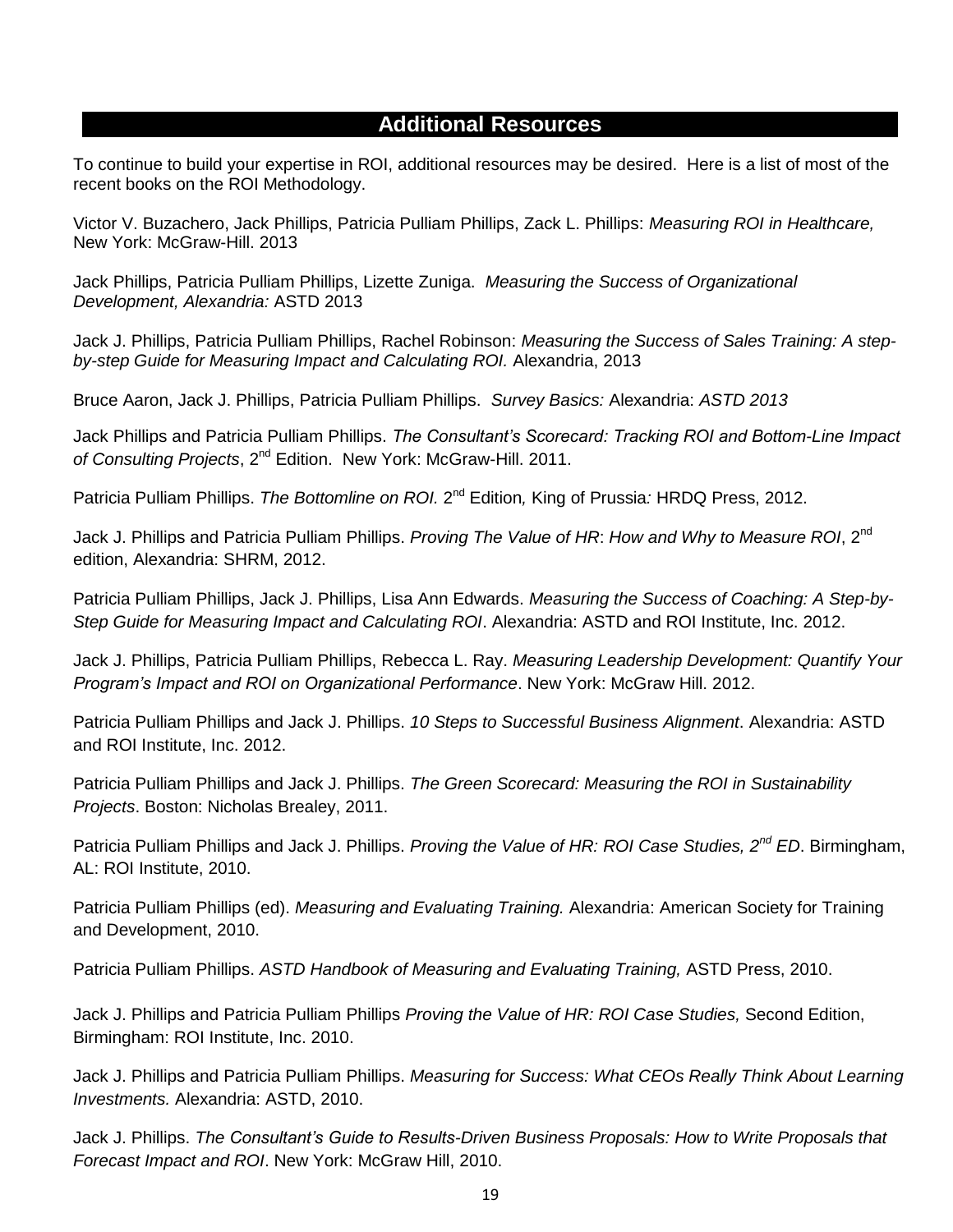Jack J. Phillips. *Measuring for Success: What CEOs Really Think About Learning Investments*. Nashville: ASTD Press, 2010.

Jack J. Phillips and Patricia Pulliam Phillips. *The Consultant's Guide to Results-Driven Business Proposals,* New York: McGraw-Hill, 2010.

Jack J. Phillips and Lisa Edwards. *Managing Talent Retention: An ROI Approach*, San Francisco: Pfeiffer, 2009.

Jack J. Phillips and Patricia Pulliam Phillips. *Beyond Learning Objectives: Develop Measurable Objectives That Link To The Bottom Line*, Alexandria: ASTD, 2008.

Patricia Pulliam Phillips and Jack J. Phillips*. The Measurement and Evaluation Series. ROI Fundamentals: Why and When to Measure Return on Investment; Data Collection: Planning For and Collecting All Types of Data; Isolation of Results: Defining the Impact of the Program; Data Conversion: Calculating the Monetary Benefits, Costs and ROI: Evaluating at the Ultimate Level; Communication and Implementation: Sustaining the Practice,* San Francisco*:* Pfeiffer, 2008.

Patricia Pulliam Phillips and Jack J. Phillips. *ROI In Action Casebook,* San Francisco: Pfeiffer, 2008.

Jack J. Phillips and Patricia Pulliam Phillips*. The Value of Learning: How Organizations Capture Value and ROI and Translate It into Support, Improvement, and Funds,* San Francisco: Pfeiffer, 2007.

Jack J. Phillips. *Show Me the Money: How to Determine ROI in People, Projects and Programs*, Berrett-Koehler, San Francisco, CA, 2007.

Patricia Pulliam Phillips, Jack J. Phillips, Ron Drew Stone, and Holly Burkett. *The ROI Field Book: Strategies for Implementing ROI in HR and Training,* Burlington: Elsevier, 2007.

Jack J. Phillips. *Investing in Your Company's Human Capital*: *Strategies to Avoid Spending Too Little or Too Much,* New York: AMACOM, 2005.

Patricia Pulliam Phillips and Jack J. Phillips. *Return on Investment (ROI) Basics: A Complete, How-to Guide to Help You: Understand and Apply Basic Principles and Practices; Select Appropriate Programs To Measure; Communicate Results and Sustain Momentum,* Alexandria: ASTD, 2005.

Jack J. Phillips and Patricia Pulliam Phillips. *ROI at Work: Best-Practice Case Studies from the Real World*, Alexandria: ASTD, 2005.

Jack J. Phillips, Patricia Pulliam Phillips, and Toni Krucky Hodges. *Make Training Evaluation Work: Show Value and Communicate Results; Select the Right Model and Find Resources; Get Management Buy-In and Overcome Resistance,* Alexandria: ASTD, 2004.

Jack J. Phillips. *Return on Investment in Training and Performance Improvement Programs,* 2nd Edition*,* Woburn, MA: Butterworth-Heinemann, 2003.

Patricia Pulliam Phillips, Editor; Jack J. Phillips, Series Editor. *In Action: Measuring Intellectual Capital,*  Alexandria: ASTD, 2002.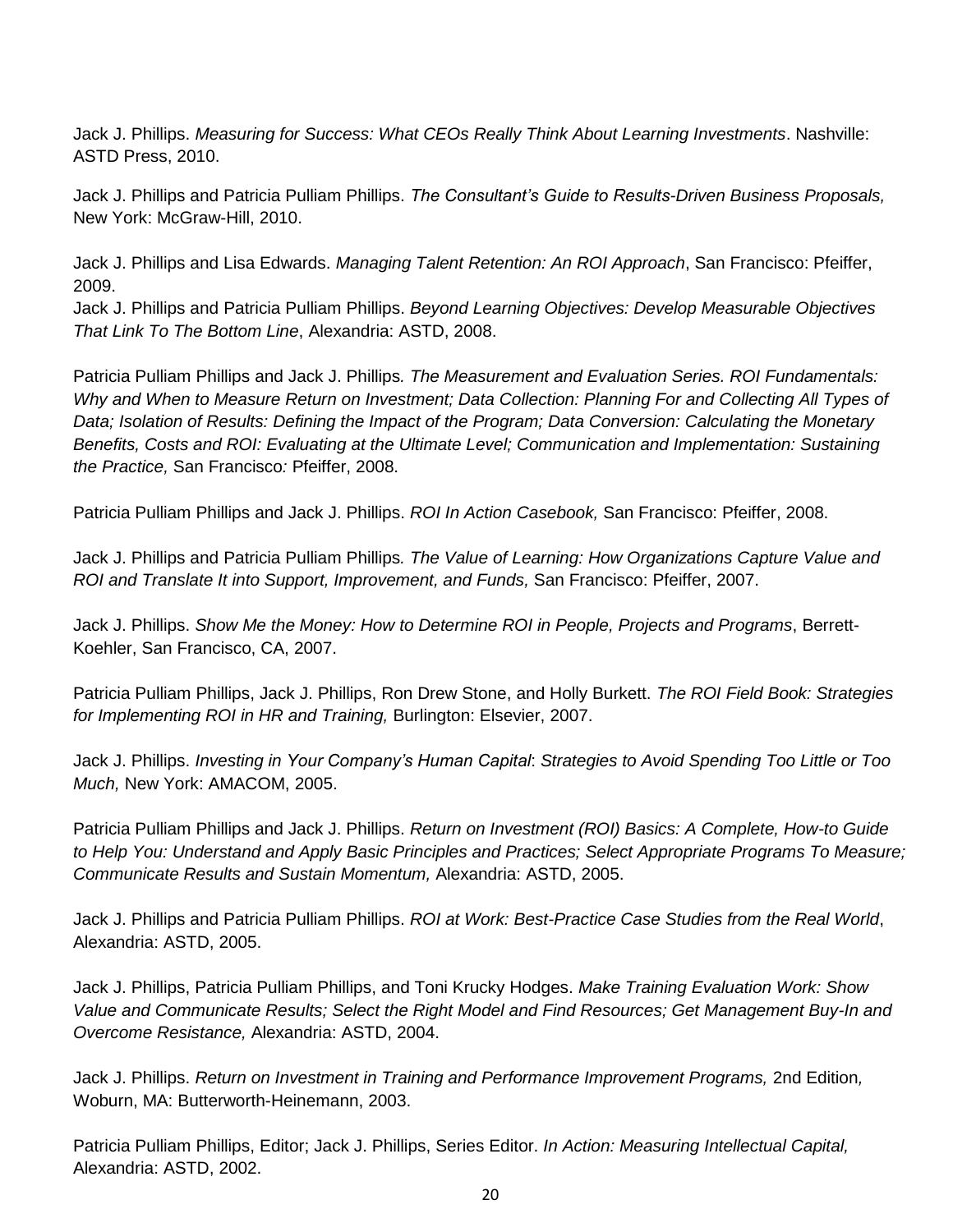### **Jack J. Phillips, Ph.D.**

Dr. Jack J. Phillips is a world-renowned expert on accountability, measurement, and evaluation. Phillips provides consulting services for Fortune 500 companies and major global organizations. The author or editor of more than fifty books, he conducts workshops and presents at conferences throughout the world.

Phillips has received several awards for his books and work. On three occasions, Meeting News named him one of the 25 Most Powerful People in the Meetings and Events Industry, based on his work on ROI. The Society for Human Resource Management presented him an award for one of his books and honored a Phillips ROI study with its highest award for creativity. The American Society for Training and Development gave him its highest award, Distinguished Contribution to Workplace Learning and Development for his work on ROI. His work has been featured in the *Wall Street Journal*, *BusinessWeek*, and *Fortune* magazine. He has been interviewed by several television programs, including CNN. Phillips served as President of the International Society for Performance Improvement, 2012-2013.

His expertise in measurement and evaluation is based on more than 27 years of corporate experience in the aerospace, textile, metals, construction materials, and banking industries. Dr. Phillips has served as training and development manager at two Fortune 500 firms, as senior human resource officer at two firms, as president of a regional bank, and as management professor at a major state university.

This background led Dr. Phillips to develop the ROI Methodology—a revolutionary process that provides bottom-line figures and accountability for all types of learning, performance improvement, human resource, technology, and public policy programs.

Dr. Phillips regularly consults with clients in manufacturing, service, and government organizations in 44 countries in North and South America, Europe, Africa, Australia, and Asia.

Phillips and his wife, Dr. Patti P. Phillips, have recently published books such as 10 Steps to Successful Business Alignment (ASTD Press, 2011); Measuring the Success of Coaching (ASTD Press, 2012); Measuring Leadership Development: Quantify your Program's Impact and ROI on Organizational Performance (McGraw-Hill, 2012); The Green Scorecard: Measuring the Return on Investment in Sustainability Initiatives (Nicholas Brealey, 2011); and Project Management ROI (John Wiley, 2011). They also recently served as authors and series editors for the Measurement and Evaluation Series published by Pfeiffer (2008), which includes a sixbook series on the ROI Methodology and a companion book of 14 best-practice case studies. Other books recently authored by Phillips include ROI for Technology Projects: Measuring and Delivering Value (Butterworth-Heinemann, 2008); Return on Investment in Meetings and Events: Tools and Techniques to Measure the Success of all Types of Meetings and Events (Butterworth-Heinemann, 2008); Show Me the Money: How to Determine ROI in People, Projects, and Programs (Berrett-Koehler, 2007); The Value of Learning (Pfeiffer, 2007); How to Build a Successful Consulting Practice (McGraw-Hill, 2006); Investing in Your Company's Human Capital: Strategies to Avoid Spending Too Much or Too Little (Amacom, 2005); Proving the Value of HR: How and Why to Measure ROI (SHRM, 2005); The Leadership Scorecard (Elsevier Butterworth-Heinemann, 2004); Managing Employee Retention (Elsevier Butterworth-Heinemann, 2003); Return on Investment in Training and Performance Improvement Programs, 2nd ed. (Elsevier Butterworth-Heinemann, 2003); The Project Management Scorecard, (Elsevier Butterworth-Heinemann, 2002); How to Measure Training Results (McGraw-Hill, 2002); The Human Resources Scorecard: Measuring the Return on Investment (Elsevier Butterworth-Heinemann, 2001); The Consultant's Scorecard (McGraw-Hill, 2000); and Performance Analysis and Consulting (ASTD, 2000). Phillips served as series editor for ASTD's In Action casebook series, an ambitious publishing project featuring 30 titles. He currently serves as series editor for Elsevier Butterworth-Heinemann's Improving Human Performance series.

Dr. Phillips has undergraduate degrees in electrical engineering, physics, and mathematics; a master's degree in Decision Sciences from Georgia State University; and a Ph.D. in Human Resource Management from the University of Alabama. He has served on the boards of several private businesses—including two NASDAQ companies—and several nonprofits and associations, including the American Society for Training and Development and the National Management Association. He is chairman of the ROI Institute, Inc., and can be reached at (205) 678-8101, or by e-mail at jack@roiinstitute.net.